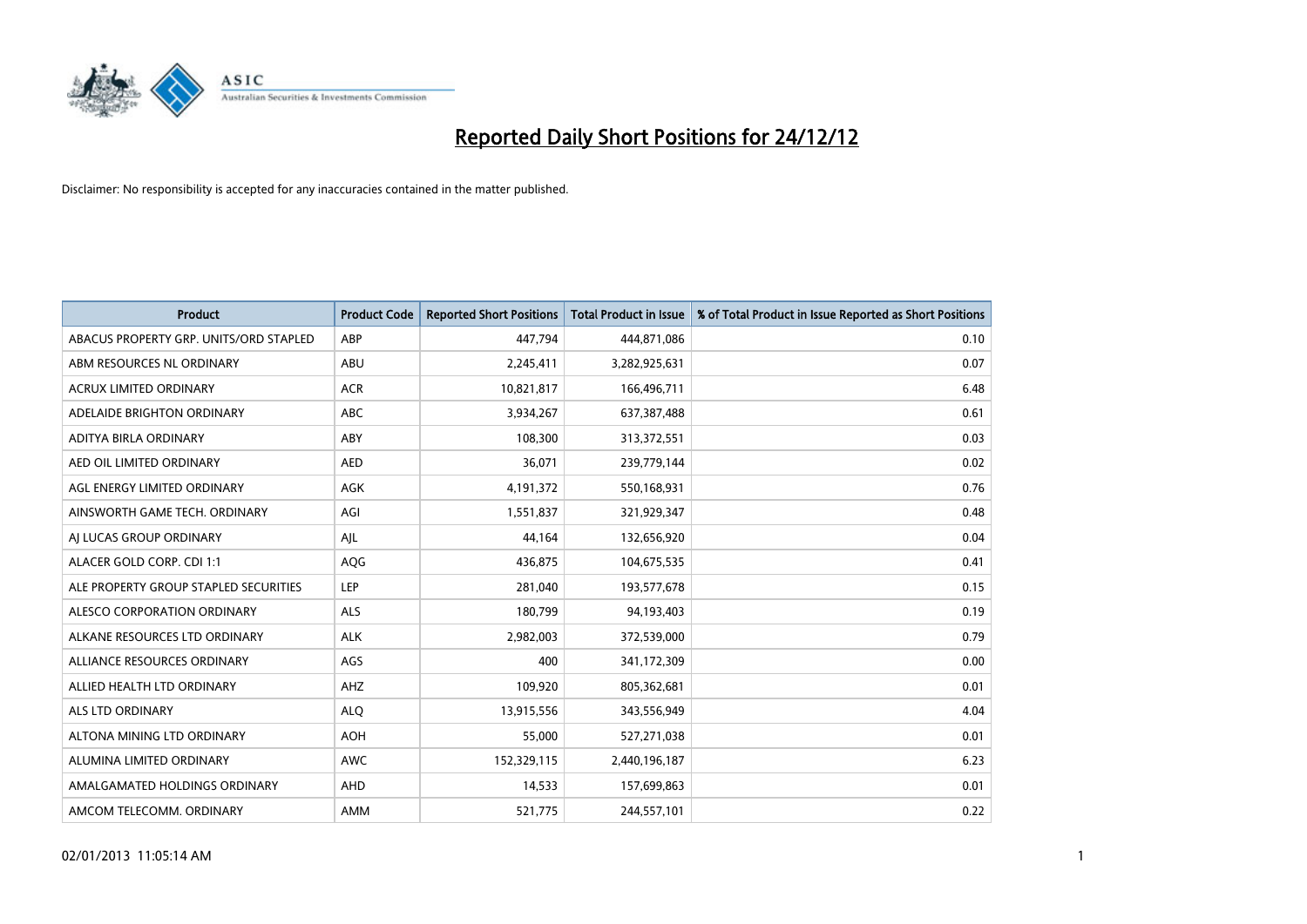

| <b>Product</b>                          | <b>Product Code</b> | <b>Reported Short Positions</b> | <b>Total Product in Issue</b> | % of Total Product in Issue Reported as Short Positions |
|-----------------------------------------|---------------------|---------------------------------|-------------------------------|---------------------------------------------------------|
| AMCOR LIMITED ORDINARY                  | <b>AMC</b>          | 2,326,563                       | 1,206,684,923                 | 0.17                                                    |
| AMP LIMITED ORDINARY                    | AMP                 | 7,321,747                       | 2,930,423,546                 | 0.22                                                    |
| AMPELLA MINING ORDINARY                 | <b>AMX</b>          | 3,922,822                       | 247,500,493                   | 1.57                                                    |
| ANGLOGOLD ASHANTI CDI 5:1               | AGG                 | 500                             | 89,207,765                    | 0.00                                                    |
| ANSELL LIMITED ORDINARY                 | <b>ANN</b>          | 3,639,728                       | 130,768,652                   | 2.77                                                    |
| ANTARES ENERGY LTD ORDINARY             | <b>AZZ</b>          | 544,599                         | 257,000,000                   | 0.21                                                    |
| ANZ BANKING GRP LTD ORDINARY            | ANZ                 | 4,129,578                       | 2,721,234,961                 | 0.12                                                    |
| APA GROUP STAPLED SECURITIES            | <b>APA</b>          | 8,980,671                       | 824,509,633                   | 1.09                                                    |
| APA SUB GRP STAPLED SECURITY            | <b>HDF</b>          | 381,758                         | 560,324,158                   | 0.07                                                    |
| APN NEWS & MEDIA ORDINARY               | <b>APN</b>          | 21,695,632                      | 661,526,586                   | 3.29                                                    |
| AQUARIUS PLATINUM. ORDINARY             | <b>AOP</b>          | 11,197,437                      | 486,851,336                   | 2.31                                                    |
| AQUILA RESOURCES ORDINARY               | <b>AQA</b>          | 7,660,187                       | 411,804,442                   | 1.86                                                    |
| ARAFURA RESOURCE LTD ORDINARY           | <b>ARU</b>          | 2,491,563                       | 441,270,644                   | 0.57                                                    |
| ARB CORPORATION ORDINARY                | <b>ARP</b>          | 99,934                          | 72,481,302                    | 0.13                                                    |
| ARDENT LEISURE GROUP STAPLED SECURITIES | AAD                 | 783,664                         | 397,774,513                   | 0.19                                                    |
| ARISTOCRAT LEISURE ORDINARY             | <b>ALL</b>          | 13,125,221                      | 551,418,047                   | 2.37                                                    |
| ARRIUM LTD ORDINARY                     | ARI                 | 5,581,705                       | 1,351,527,328                 | 0.40                                                    |
| ASCIANO LIMITED ORDINARY                | <b>AIO</b>          | 4,734,372                       | 975,385,664                   | 0.47                                                    |
| ASG GROUP LIMITED ORDINARY              | <b>ASZ</b>          | 1,484,892                       | 206,720,839                   | 0.72                                                    |
| ASPEN GROUP ORD/UNITS STAPLED           | <b>APZ</b>          | 89.260                          | 1,197,188,521                 | 0.00                                                    |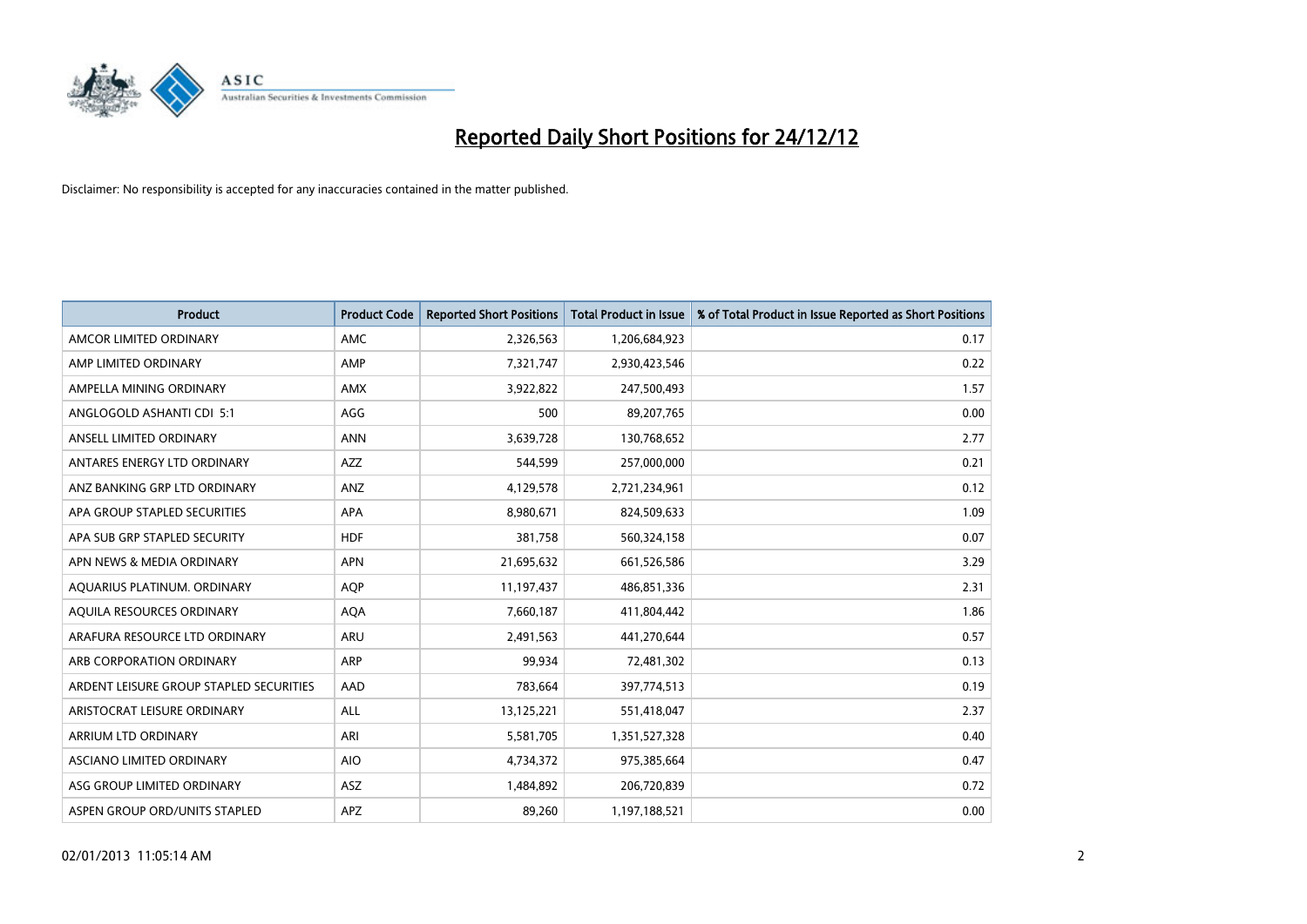

| <b>Product</b>                          | <b>Product Code</b> | <b>Reported Short Positions</b> | <b>Total Product in Issue</b> | % of Total Product in Issue Reported as Short Positions |
|-----------------------------------------|---------------------|---------------------------------|-------------------------------|---------------------------------------------------------|
| ASPIRE MINING LTD ORDINARY              | <b>AKM</b>          | 42,061                          | 620,594,556                   | 0.01                                                    |
| ASTRO JAP PROP GROUP STAPLED SECURITIES | AJA                 | 2,229                           | 58,445,002                    | 0.00                                                    |
| ASX LIMITED ORDINARY                    | <b>ASX</b>          | 3,291,381                       | 175,136,729                   | 1.87                                                    |
| ATLAS IRON LIMITED ORDINARY             | AGO                 | 6,282,062                       | 909,718,409                   | 0.69                                                    |
| AURIZON HOLDINGS LTD ORDINARY           | <b>AZI</b>          | 9,981,081                       | 2,137,284,503                 | 0.44                                                    |
| <b>AURORA OIL &amp; GAS ORDINARY</b>    | <b>AUT</b>          | 6,881,375                       | 447,885,778                   | 1.53                                                    |
| AUSDRILL LIMITED ORDINARY               | <b>ASL</b>          | 6,299,543                       | 309,385,296                   | 2.03                                                    |
| AUSENCO LIMITED ORDINARY                | AAX                 | 1,104,934                       | 123,872,665                   | 0.89                                                    |
| <b>AUSTAL LIMITED ORDINARY</b>          | ASB                 | 3,511,036                       | 319,876,994                   | 1.10                                                    |
| AUSTIN ENGINEERING ORDINARY             | ANG                 | 455,665                         | 72,314,403                    | 0.62                                                    |
| AUSTRALAND PROPERTY STAPLED SECURITY    | <b>ALZ</b>          | 620,329                         | 576,846,597                   | 0.10                                                    |
| AUSTRALIAN AGRICULT, ORDINARY           | AAC                 | 645,127                         | 312,905,085                   | 0.20                                                    |
| AUSTRALIAN INFRASTR. UNITS/ORDINARY     | <b>AIX</b>          | 779,444                         | 620,733,944                   | 0.13                                                    |
| AUSTRALIAN PHARM. ORDINARY              | API                 | 313,340                         | 488,115,883                   | 0.07                                                    |
| AUTOMOTIVE HOLDINGS ORDINARY            | <b>AHE</b>          | 22,362                          | 260,579,682                   | 0.01                                                    |
| AVIENNINGS LIMITED ORDINARY             | AVI                 | 175,000                         | 274,588,694                   | 0.06                                                    |
| AWE LIMITED ORDINARY                    | AWE                 | 4,229,134                       | 522,116,985                   | 0.81                                                    |
| AZIMUTH RES LTD ORDINARY                | <b>AZH</b>          | 1,538,813                       | 422,788,220                   | 0.37                                                    |
| BANDANNA ENERGY ORDINARY                | <b>BND</b>          | 15,230,136                      | 528,481,199                   | 2.88                                                    |
| BANK OF QUEENSLAND. ORDINARY            | <b>BOQ</b>          | 7,461,388                       | 312,878,919                   | 2.38                                                    |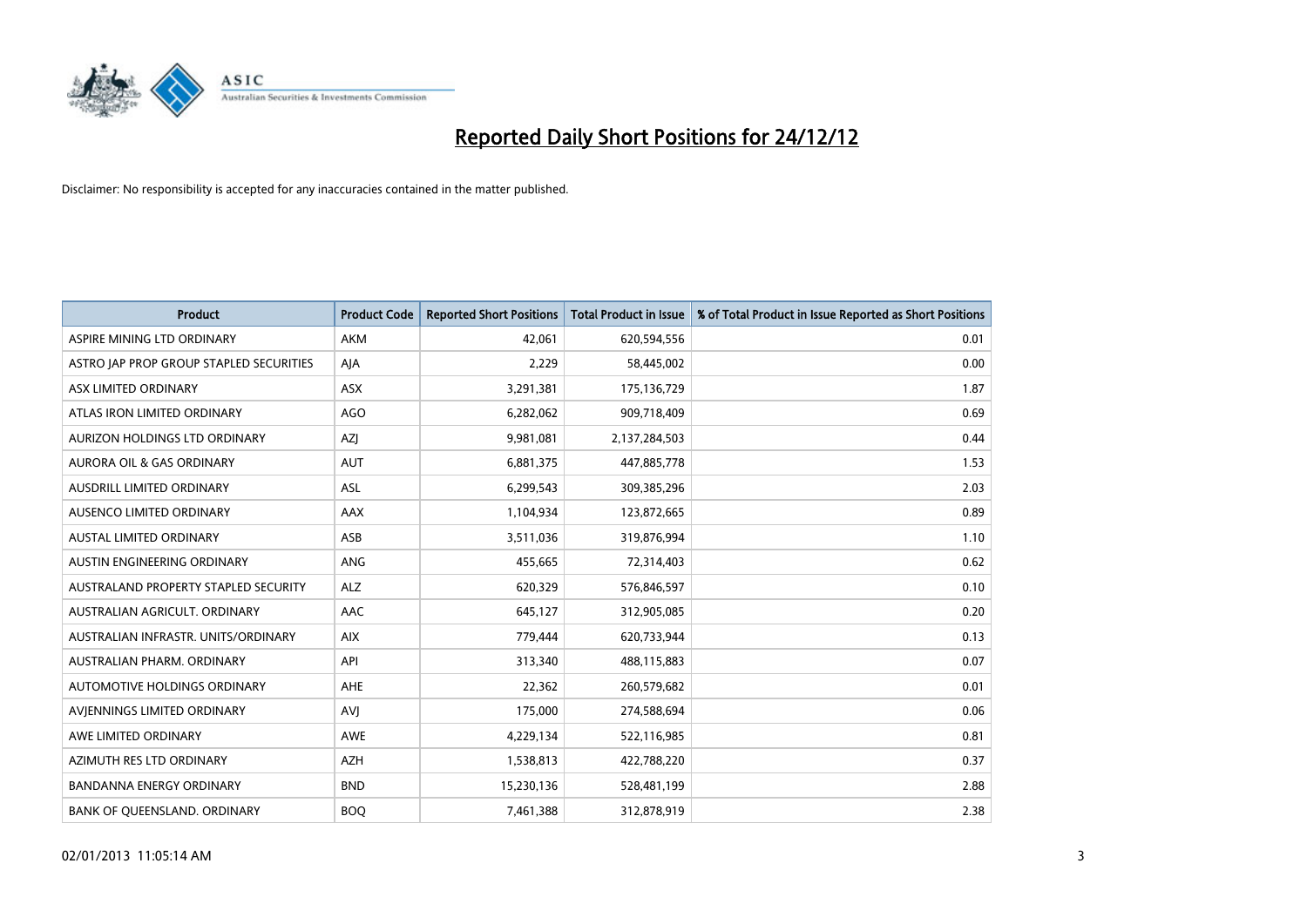

| <b>Product</b>                       | <b>Product Code</b> | <b>Reported Short Positions</b> | <b>Total Product in Issue</b> | % of Total Product in Issue Reported as Short Positions |
|--------------------------------------|---------------------|---------------------------------|-------------------------------|---------------------------------------------------------|
| <b>BANNERMAN RESOURCES ORDINARY</b>  | <b>BMN</b>          | 116,164                         | 305,334,385                   | 0.04                                                    |
| <b>BASE RES LIMITED ORDINARY</b>     | <b>BSE</b>          | 452,770                         | 560,440,029                   | 0.08                                                    |
| <b>BATHURST RESOURCES ORDINARY</b>   | <b>BTU</b>          | 37,837,006                      | 697,247,997                   | 5.43                                                    |
| <b>BC IRON LIMITED ORDINARY</b>      | <b>BCI</b>          | 62,606                          | 119,440,150                   | 0.06                                                    |
| BEACH ENERGY LIMITED ORDINARY        | <b>BPT</b>          | 15,668,022                      | 1,263,677,572                 | 1.25                                                    |
| BEADELL RESOURCE LTD ORDINARY        | <b>BDR</b>          | 6,319,391                       | 742,204,752                   | 0.85                                                    |
| BENDIGO AND ADELAIDE ORDINARY        | <b>BEN</b>          | 9,054,989                       | 402,311,212                   | 2.23                                                    |
| BERKELEY RESOURCES ORDINARY          | <b>BKY</b>          | 237,394                         | 179,393,273                   | 0.13                                                    |
| <b>BHP BILLITON LIMITED ORDINARY</b> | <b>BHP</b>          | 10,043,383                      | 3,211,691,105                 | 0.28                                                    |
| <b>BILLABONG ORDINARY</b>            | <b>BBG</b>          | 6,278,233                       | 478,944,292                   | 1.31                                                    |
| <b>BLACKTHORN RESOURCES ORDINARY</b> | <b>BTR</b>          | 230,472                         | 164,285,950                   | 0.13                                                    |
| <b>BLUESCOPE STEEL LTD ORDINARY</b>  | <b>BSL</b>          | 1,309,084                       | 558,243,305                   | 0.23                                                    |
| <b>BOART LONGYEAR ORDINARY</b>       | <b>BLY</b>          | 2,613,522                       | 461,163,412                   | 0.56                                                    |
| <b>BOOM LOGISTICS ORDINARY</b>       | <b>BOL</b>          | 18,970                          | 468,663,585                   | 0.00                                                    |
| BORAL LIMITED, ORDINARY              | <b>BLD</b>          | 37,372,620                      | 766,235,816                   | 4.87                                                    |
| <b>BOUGAINVILLE COPPER ORDINARY</b>  | <b>BOC</b>          |                                 | 401,062,500                   | 0.00                                                    |
| <b>BRADKEN LIMITED ORDINARY</b>      | <b>BKN</b>          | 10,068,147                      | 169,240,662                   | 5.97                                                    |
| <b>BRAMBLES LIMITED ORDINARY</b>     | <b>BXB</b>          | 5,245,104                       | 1,556,588,785                 | 0.32                                                    |
| <b>BREVILLE GROUP LTD ORDINARY</b>   | <b>BRG</b>          | 821,917                         | 130,095,322                   | 0.63                                                    |
| <b>BRICKWORKS LIMITED ORDINARY</b>   | <b>BKW</b>          | 62,577                          | 147,818,132                   | 0.04                                                    |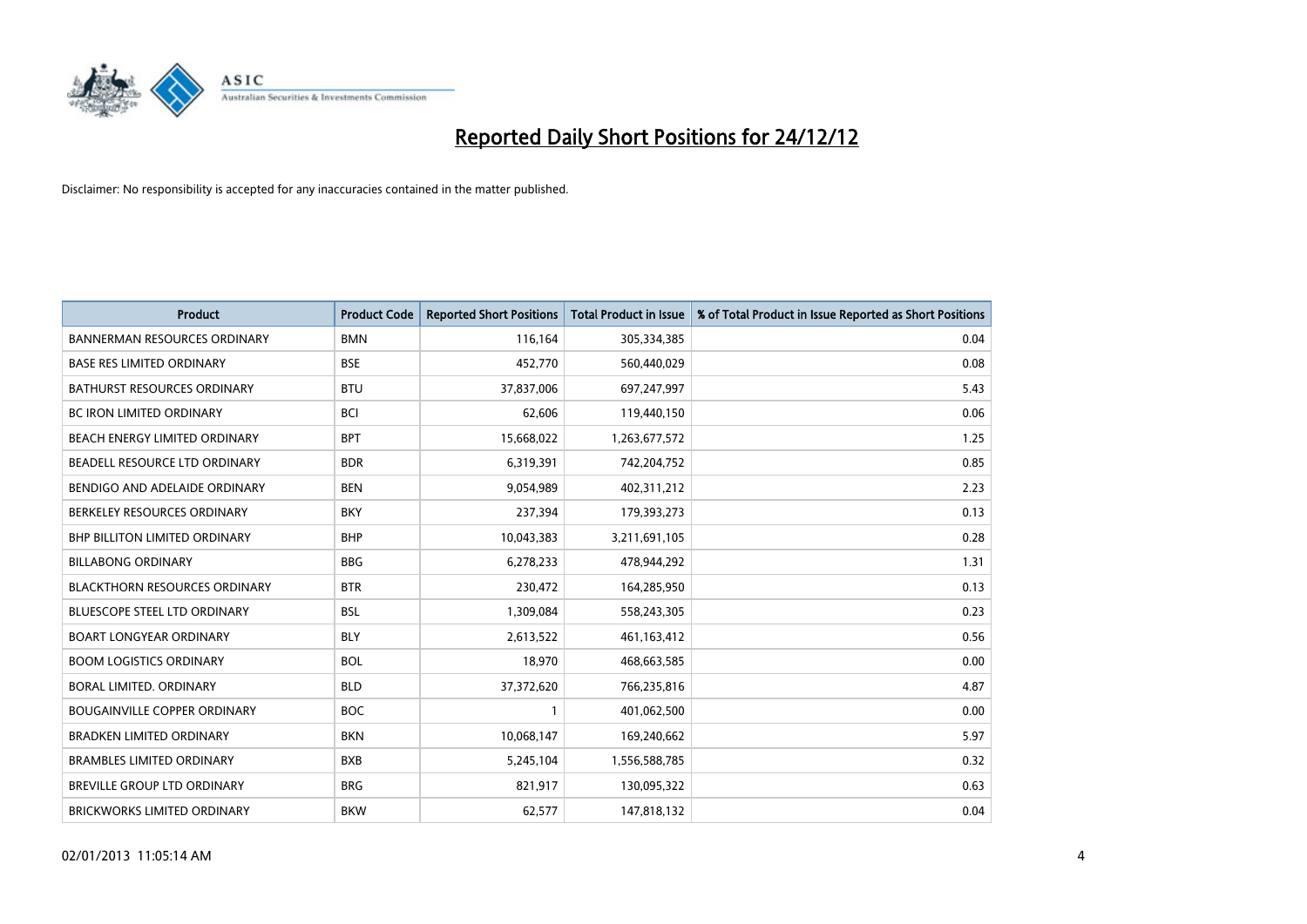

| <b>Product</b>                          | <b>Product Code</b> | <b>Reported Short Positions</b> | <b>Total Product in Issue</b> | % of Total Product in Issue Reported as Short Positions |
|-----------------------------------------|---------------------|---------------------------------|-------------------------------|---------------------------------------------------------|
| <b>BROCKMAN MINING LTD ORDINARY</b>     | <b>BCK</b>          | 91,872                          | 7,224,094,327                 | 0.00                                                    |
| BT INVESTMENT MNGMNT ORDINARY           | <b>BTT</b>          | 64,477                          | 268,989,279                   | 0.02                                                    |
| <b>BUCCANEER ENERGY LTD ORDINARY</b>    | <b>BCC</b>          | 504,500                         | 1,321,445,371                 | 0.04                                                    |
| <b>BURU ENERGY ORDINARY</b>             | <b>BRU</b>          | 11,695,408                      | 273,769,554                   | 4.27                                                    |
| <b>BWP TRUST ORDINARY UNITS</b>         | <b>BWP</b>          | 3,474,191                       | 533,645,790                   | 0.65                                                    |
| CABCHARGE AUSTRALIA ORDINARY            | CAB                 | 2,214,664                       | 120,430,683                   | 1.83                                                    |
| <b>CALIBRE GROUP LTD ORDINARY</b>       | <b>CGH</b>          | 513,535                         | 307,378,401                   | 0.17                                                    |
| CALTEX AUSTRALIA ORDINARY               | <b>CTX</b>          | 5,038,925                       | 270,000,000                   | 1.84                                                    |
| CAPE LAMBERT RES LTD ORDINARY           | <b>CFE</b>          | 832,523                         | 689,108,792                   | 0.13                                                    |
| CARABELLA RES LTD ORDINARY              | <b>CLR</b>          | 86,001                          | 152,361,547                   | 0.05                                                    |
| <b>CARBON ENERGY ORDINARY</b>           | <b>CNX</b>          | 48,071                          | 778,451,954                   | 0.01                                                    |
| <b>CARDNO LIMITED ORDINARY</b>          | <b>CDD</b>          | 5,688,945                       | 141,133,512                   | 4.02                                                    |
| <b>CARINDALE PROPERTY UNIT</b>          | <b>CDP</b>          | 8,000                           | 70,000,000                    | 0.01                                                    |
| CARNARVON PETROLEUM ORDINARY            | <b>CVN</b>          | 1,546,908                       | 937,257,700                   | 0.16                                                    |
| CARSALES.COM LTD ORDINARY               | <b>CRZ</b>          | 6,829,094                       | 235,760,995                   | 2.90                                                    |
| CEDAR WOODS PROP. ORDINARY              | <b>CWP</b>          | 5,001                           | 73,047,793                    | 0.01                                                    |
| CENTRO RETAIL AUST ORD/UNIT STAPLED SEC | <b>CRF</b>          | 6,335,448                       | 1,427,391,696                 | 0.45                                                    |
| CERAMIC FUEL CELLS ORDINARY             | CFU                 | 390                             | 1,559,231,320                 | 0.00                                                    |
| CFS RETAIL TRUST GRP STAPLED SECURITIES | <b>CFX</b>          | 33,281,034                      | 2,828,495,659                 | 1.17                                                    |
| <b>CGA MINING LIMITED ORDINARY</b>      | <b>CGX</b>          | 279,200                         | 337,892,393                   | 0.08                                                    |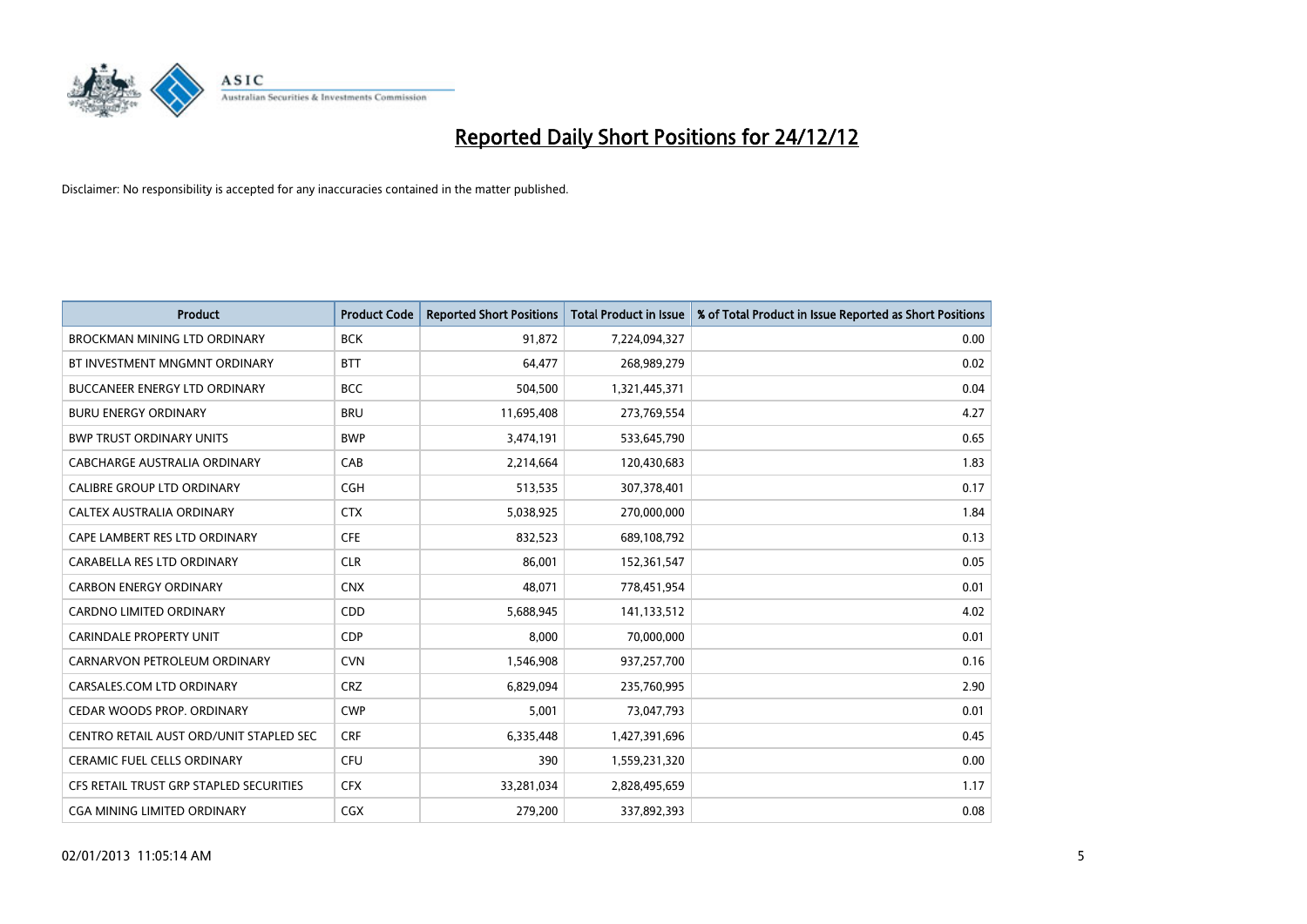

| <b>Product</b>                          | <b>Product Code</b> | <b>Reported Short Positions</b> | <b>Total Product in Issue</b> | % of Total Product in Issue Reported as Short Positions |
|-----------------------------------------|---------------------|---------------------------------|-------------------------------|---------------------------------------------------------|
| CHALLENGER DIV.PRO. STAPLED UNITS       | <b>CDI</b>          | 53,243                          | 214,101,013                   | 0.02                                                    |
| CHALLENGER LIMITED ORDINARY             | <b>CGF</b>          | 4,021,483                       | 544,652,710                   | 0.74                                                    |
| CHARTER HALL GROUP STAPLED US PROHIBIT. | <b>CHC</b>          | 413,130                         | 298,730,356                   | 0.14                                                    |
| <b>CHARTER HALL RETAIL UNITS</b>        | <b>COR</b>          | 856,711                         | 334,098,571                   | 0.25                                                    |
| <b>CHORUS LIMITED ORDINARY</b>          | <b>CNU</b>          | 1,051,329                       | 385,082,123                   | 0.28                                                    |
| CITIGOLD CORP LTD ORDINARY              | <b>CTO</b>          | 1,363,288                       | 1,352,907,765                 | 0.10                                                    |
| <b>CLOUGH LIMITED ORDINARY</b>          | <b>CLO</b>          | 122,697                         | 775,259,839                   | 0.02                                                    |
| <b>CNPR GRP UNITS/ORD STAPLED</b>       | <b>CNP</b>          | 2,537                           | 972,414,514                   | 0.00                                                    |
| <b>COAL OF AFRICA LTD ORDINARY</b>      | <b>CZA</b>          | 67,650                          | 800,951,034                   | 0.01                                                    |
| <b>COALSPUR MINES LTD ORDINARY</b>      | <b>CPL</b>          | 13,410,027                      | 620,729,899                   | 2.17                                                    |
| COCA-COLA AMATIL ORDINARY               | <b>CCL</b>          | 3,621,784                       | 762,133,414                   | 0.47                                                    |
| COCHLEAR LIMITED ORDINARY               | <b>COH</b>          | 4,637,752                       | 57,026,689                    | 8.13                                                    |
| <b>COCKATOO COAL ORDINARY</b>           | <b>COK</b>          | 16,747,350                      | 1,016,746,908                 | 1.65                                                    |
| <b>CODAN LIMITED ORDINARY</b>           | <b>CDA</b>          | 50,434                          | 176,862,573                   | 0.03                                                    |
| <b>COLLINS FOODS LTD ORDINARY</b>       | <b>CKF</b>          | 320,971                         | 93,000,003                    | 0.35                                                    |
| COMMONWEALTH BANK, ORDINARY             | <b>CBA</b>          | 13,661,052                      | 1,609,180,841                 | 0.84                                                    |
| <b>COMMONWEALTH PROP ORDINARY UNITS</b> | <b>CPA</b>          | 14,449,179                      | 2,347,003,413                 | 0.61                                                    |
| <b>COMPASS RESOURCES ORDINARY</b>       | <b>CMR</b>          | 7,472                           | 1,403,744,100                 | 0.00                                                    |
| COMPUTERSHARE LTD ORDINARY              | <b>CPU</b>          | 9,545,241                       | 555,664,059                   | 1.69                                                    |
| CONTINENTAL COAL LTD ORDINARY           | CCC                 | 983                             | 473,061,772                   | 0.00                                                    |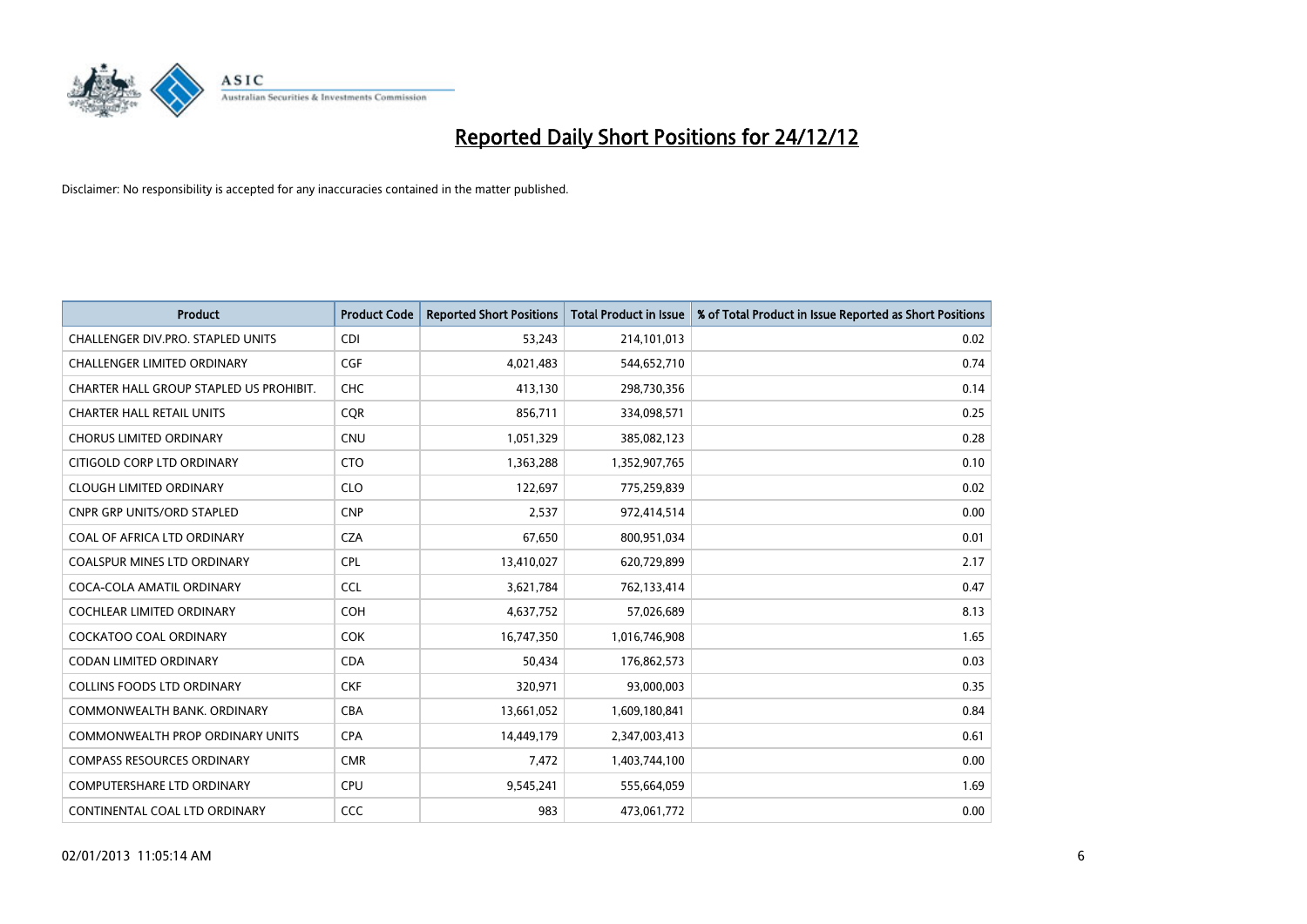

| <b>Product</b>                          | <b>Product Code</b> | <b>Reported Short Positions</b> | <b>Total Product in Issue</b> | % of Total Product in Issue Reported as Short Positions |
|-----------------------------------------|---------------------|---------------------------------|-------------------------------|---------------------------------------------------------|
| <b>COOPER ENERGY LTD ORDINARY</b>       | <b>COE</b>          | 228,859                         | 328,694,257                   | 0.07                                                    |
| CORP TRAVEL LIMITED ORDINARY            | <b>CTD</b>          | 134,863                         | 74,971,020                    | 0.18                                                    |
| <b>CREDIT CORP GROUP ORDINARY</b>       | <b>CCP</b>          | 46,769                          | 45,932,899                    | 0.10                                                    |
| <b>CROMWELL PROP STAPLED SECURITIES</b> | <b>CMW</b>          | 12,597,057                      | 1,407,704,638                 | 0.89                                                    |
| <b>CROWN LIMITED ORDINARY</b>           | <b>CWN</b>          | 5,832,930                       | 728,394,185                   | 0.80                                                    |
| <b>CSG LIMITED ORDINARY</b>             | CSV                 | 423,886                         | 280,426,698                   | 0.15                                                    |
| <b>CSL LIMITED ORDINARY</b>             | <b>CSL</b>          | 2,255,713                       | 500,112,419                   | 0.46                                                    |
| <b>CSR LIMITED ORDINARY</b>             | <b>CSR</b>          | 41,014,493                      | 506,000,315                   | 8.11                                                    |
| <b>CUDECO LIMITED ORDINARY</b>          | CDU                 | 4,277,642                       | 188,943,961                   | 2.26                                                    |
| DART ENERGY LTD ORDINARY                | <b>DTE</b>          | 15,609,911                      | 878,168,388                   | 1.77                                                    |
| DAVID JONES LIMITED ORDINARY            | <b>DJS</b>          | 43,277,217                      | 531,788,775                   | 8.11                                                    |
| <b>DECMIL GROUP LIMITED ORDINARY</b>    | <b>DCG</b>          | 963,012                         | 168,203,219                   | 0.57                                                    |
| DEVINE LIMITED ORDINARY                 | <b>DVN</b>          | 216,462                         | 158,730,556                   | 0.14                                                    |
| DEXUS PROPERTY GROUP STAPLED UNITS      | <b>DXS</b>          | 13,627,476                      | 4,839,024,176                 | 0.27                                                    |
| DISCOVERY METALS LTD ORDINARY           | <b>DML</b>          | 2,821,277                       | 486,986,451                   | 0.58                                                    |
| DOMINO PIZZA ENTERPR ORDINARY           | <b>DMP</b>          | 83,854                          | 70,192,674                    | 0.12                                                    |
| DORAY MINERALS LTD ORDINARY             | <b>DRM</b>          | 105,000                         | 139,200,101                   | 0.08                                                    |
| DOWNER EDI LIMITED ORDINARY             | <b>DOW</b>          | 7,824,609                       | 429,100,296                   | 1.81                                                    |
| DRILLSEARCH ENERGY ORDINARY             | <b>DLS</b>          | 1,332,604                       | 427,153,371                   | 0.30                                                    |
| DUET GROUP STAPLED US PROHIBIT.         | <b>DUE</b>          | 1,050,501                       | 1,158,216,750                 | 0.09                                                    |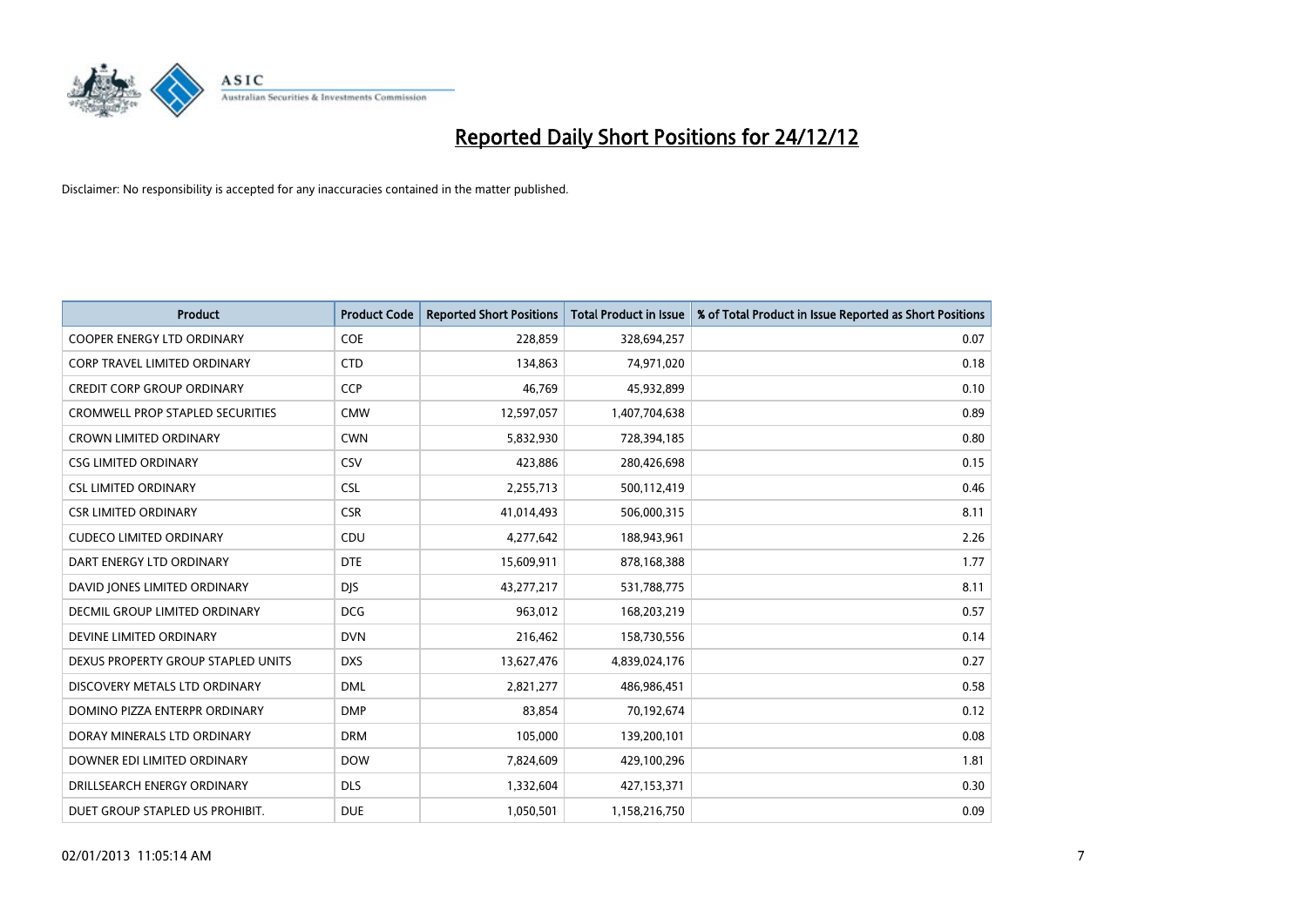

| <b>Product</b>                        | <b>Product Code</b> | <b>Reported Short Positions</b> | <b>Total Product in Issue</b> | % of Total Product in Issue Reported as Short Positions |
|---------------------------------------|---------------------|---------------------------------|-------------------------------|---------------------------------------------------------|
| DULUXGROUP LIMITED ORDINARY           | <b>DLX</b>          | 8,984,184                       | 374,507,181                   | 2.41                                                    |
| DWS LTD ORDINARY                      | <b>DWS</b>          | 100,959                         | 132,362,763                   | 0.08                                                    |
| ECHO ENTERTAINMENT ORDINARY           | EGP                 | 10,320,379                      | 825,672,730                   | 1.24                                                    |
| ELDERS LIMITED ORDINARY               | <b>ELD</b>          | 19,166,114                      | 448,598,480                   | 4.27                                                    |
| ELEMENTAL MINERALS ORDINARY           | <b>ELM</b>          | 39,616                          | 288,587,228                   | 0.01                                                    |
| ELEMENTOS LIMITED ORDINARY            | <b>ELT</b>          | 16                              | 148,352,638                   | 0.00                                                    |
| <b>EMECO HOLDINGS ORDINARY</b>        | <b>EHL</b>          | 7,036,241                       | 599,675,707                   | 1.18                                                    |
| <b>ENDEAVOUR MIN CORP CDI 1:1</b>     | <b>EVR</b>          | 104,195                         | 126,365,941                   | 0.09                                                    |
| <b>ENERGY RESOURCES ORDINARY 'A'</b>  | <b>ERA</b>          | 7,003,024                       | 517,725,062                   | 1.35                                                    |
| <b>ENERGY WORLD CORPOR, ORDINARY</b>  | <b>EWC</b>          | 16,568,946                      | 1,734,166,672                 | 0.96                                                    |
| ENVESTRA LIMITED ORDINARY             | <b>ENV</b>          | 10,337,462                      | 1,603,333,497                 | 0.64                                                    |
| EQUATORIAL RES LTD ORDINARY           | EQX                 | 118,749                         | 117,235,353                   | 0.10                                                    |
| EVOLUTION MINING LTD ORDINARY         | <b>EVN</b>          | 3,750,062                       | 708,092,989                   | 0.53                                                    |
| FAIRFAX MEDIA LTD ORDINARY            | <b>FXI</b>          | 299,527,167                     | 2,351,955,725                 | 12.74                                                   |
| <b>FAR LTD ORDINARY</b>               | <b>FAR</b>          | 21,000,000                      | 2,499,846,742                 | 0.84                                                    |
| FKP PROPERTY GROUP STAPLED SECURITIES | <b>FKP</b>          | 6,895,789                       | 321,578,705                   | 2.13                                                    |
| FLEETWOOD CORP ORDINARY               | <b>FWD</b>          | 2,919,347                       | 60,033,258                    | 4.85                                                    |
| FLETCHER BUILDING ORDINARY            | <b>FBU</b>          | 3,816,113                       | 684,793,538                   | 0.56                                                    |
| <b>FLEXIGROUP LIMITED ORDINARY</b>    | <b>FXL</b>          | 377,408                         | 287,469,669                   | 0.13                                                    |
| FLIGHT CENTRE ORDINARY                | <b>FLT</b>          | 12,659,506                      | 100,160,128                   | 12.63                                                   |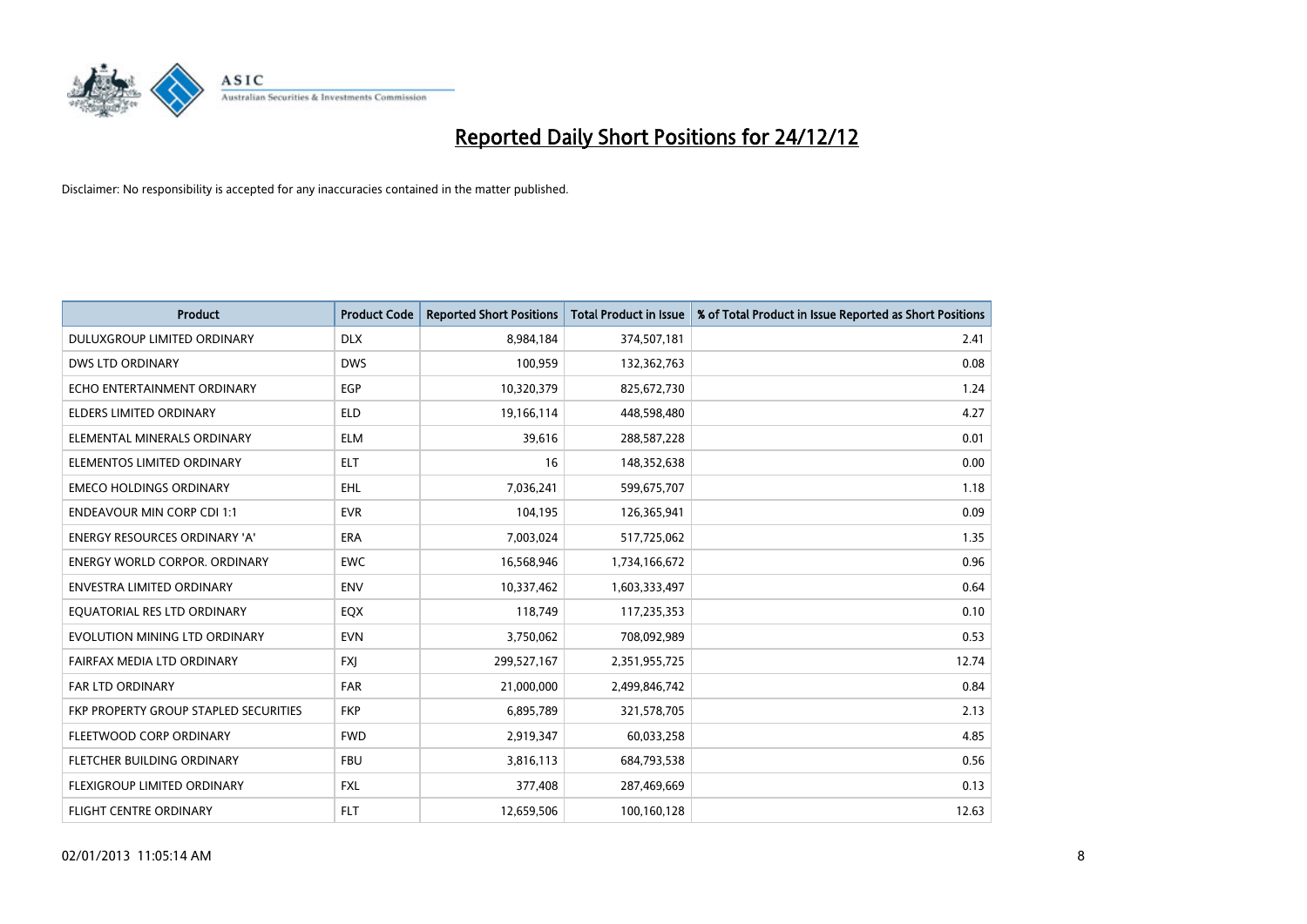

| <b>Product</b>                            | <b>Product Code</b> | <b>Reported Short Positions</b> | <b>Total Product in Issue</b> | % of Total Product in Issue Reported as Short Positions |
|-------------------------------------------|---------------------|---------------------------------|-------------------------------|---------------------------------------------------------|
| FLINDERS MINES LTD ORDINARY               | <b>FMS</b>          | 774,629                         | 1,821,300,404                 | 0.04                                                    |
| FOCUS MINERALS LTD ORDINARY               | <b>FML</b>          | 158,163                         | 4,320,773,701                 | 0.00                                                    |
| FONTERRA SHARE FUND ORDINARY UNITS        | <b>FSF</b>          | 18,182                          | 95,454,540                    | 0.02                                                    |
| FORGE GROUP LIMITED ORDINARY              | FGE                 | 88,763                          | 86,169,014                    | 0.10                                                    |
| FORTESCUE METALS GRP ORDINARY             | <b>FMG</b>          | 177,427,970                     | 3,113,798,659                 | 5.68                                                    |
| <b>G.U.D. HOLDINGS ORDINARY</b>           | GUD                 | 539,466                         | 71,341,319                    | 0.75                                                    |
| <b>G8 EDUCATION LIMITED ORDINARY</b>      | <b>GEM</b>          | 175,630                         | 246,048,593                   | 0.07                                                    |
| <b>GALAXY RESOURCES ORDINARY</b>          | GXY                 | 2,889,857                       | 560,357,421                   | 0.51                                                    |
| <b>GENETIC TECHNOLOGIES ORDINARY</b>      | <b>GTG</b>          | 782,100                         | 474,971,819                   | 0.16                                                    |
| <b>GEODYNAMICS LIMITED ORDINARY</b>       | GDY                 | 189,844                         | 406,452,608                   | 0.05                                                    |
| <b>GINDALBIE METALS LTD ORDINARY</b>      | <b>GBG</b>          | 21,257,770                      | 1,404,350,200                 | 1.52                                                    |
| <b>GOODMAN FIELDER. ORDINARY</b>          | <b>GFF</b>          | 27,892,997                      | 1,955,559,207                 | 1.43                                                    |
| <b>GOODMAN GROUP STAPLED US PROHIBIT.</b> | <b>GMG</b>          | 1,917,749                       | 1,713,233,947                 | 0.10                                                    |
| <b>GPT GROUP STAPLED SEC.</b>             | <b>GPT</b>          | 8,311,583                       | 1,766,785,075                 | 0.47                                                    |
| <b>GRAINCORP LIMITED A CLASS ORDINARY</b> | <b>GNC</b>          | 1,448,412                       | 228,241,481                   | 0.63                                                    |
| <b>GRANGE RESOURCES, ORDINARY</b>         | <b>GRR</b>          | 1,167,874                       | 1,155,487,102                 | 0.10                                                    |
| <b>GREENLAND MIN EN LTD ORDINARY</b>      | GGG                 | 4,505,577                       | 567,937,409                   | 0.79                                                    |
| <b>GRYPHON MINERALS LTD ORDINARY</b>      | GRY                 | 12,045,874                      | 400,464,983                   | 3.01                                                    |
| <b>GUILDFORD COAL LTD ORDINARY</b>        | <b>GUF</b>          | 1,490,575                       | 521,046,899                   | 0.28                                                    |
| <b>GUNNS LIMITED ORDINARY</b>             | <b>GNS</b>          | 51,528,090                      | 848,401,559                   | 6.06                                                    |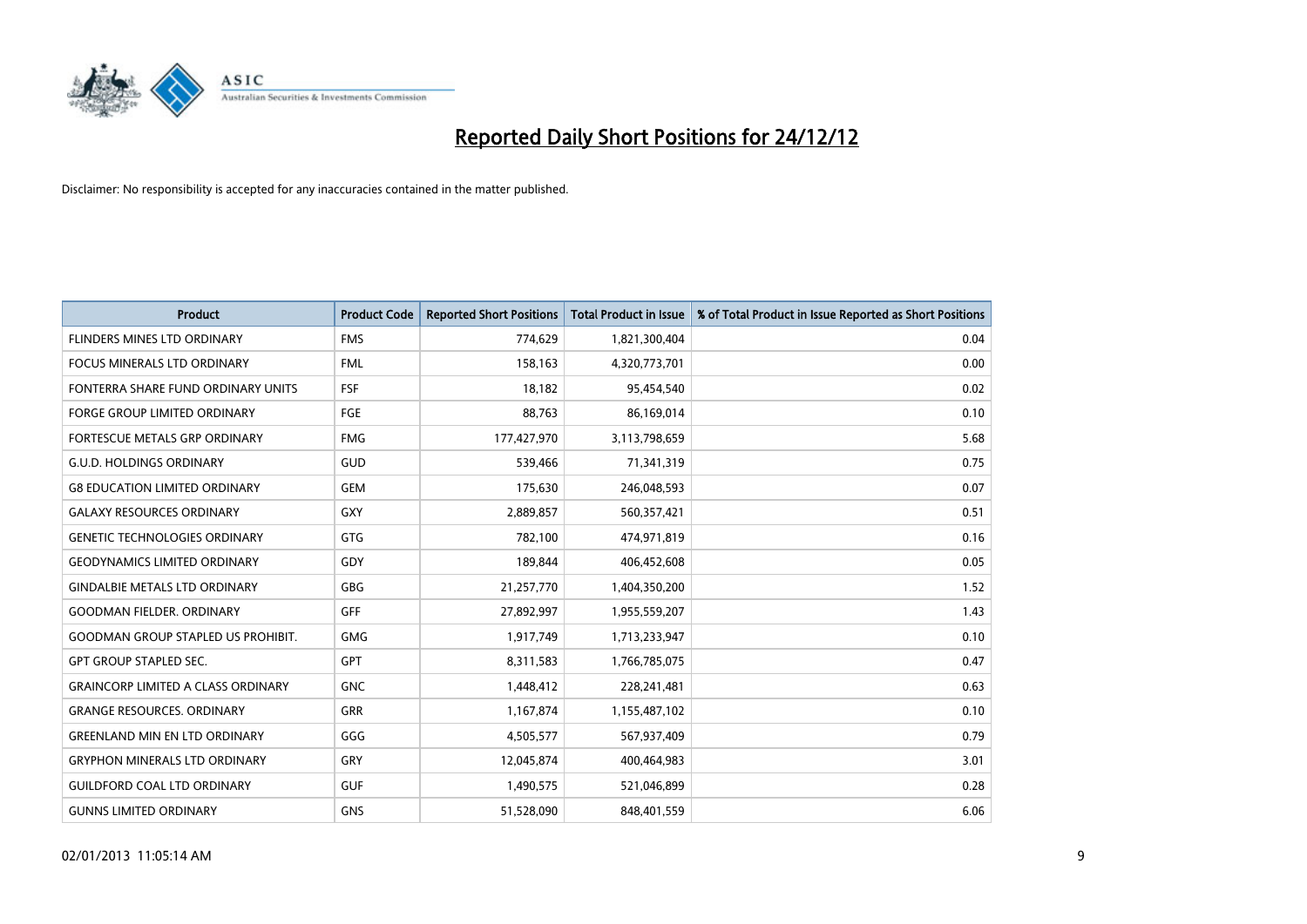

| <b>Product</b>                           | <b>Product Code</b> | <b>Reported Short Positions</b> | <b>Total Product in Issue</b> | % of Total Product in Issue Reported as Short Positions |
|------------------------------------------|---------------------|---------------------------------|-------------------------------|---------------------------------------------------------|
| <b>GWA GROUP LTD ORDINARY</b>            | <b>GWA</b>          | 10,327,805                      | 304,706,899                   | 3.39                                                    |
| <b>HARVEY NORMAN ORDINARY</b>            | <b>HVN</b>          | 118,229,321                     | 1,062,316,784                 | 11.14                                                   |
| HASTIE GROUP LIMITED ORDINARY            | <b>HST</b>          | 233,914                         | 137,353,504                   | 0.17                                                    |
| <b>HENDERSON GROUP CDI 1:1</b>           | <b>HGG</b>          | 832,805                         | 709,662,473                   | 0.12                                                    |
| HFA HOLDINGS LIMITED ORDINARY            | <b>HFA</b>          | 3.809                           | 117,332,831                   | 0.00                                                    |
| HILLGROVE RES LTD ORDINARY               | <b>HGO</b>          | 3,410,553                       | 1,022,760,221                 | 0.33                                                    |
| HILLS HOLDINGS LTD ORDINARY              | <b>HIL</b>          | 3,235,953                       | 246,500,444                   | 1.30                                                    |
| HORIZON OIL LIMITED ORDINARY             | <b>HZN</b>          | 34,328,659                      | 1,130,811,515                 | 3.03                                                    |
| HOT CHILI LTD ORDINARY                   | <b>HCH</b>          | 997,524                         | 284,276,224                   | 0.35                                                    |
| <b>ICON ENERGY LIMITED ORDINARY</b>      | <b>ICN</b>          | 16,678                          | 533,391,210                   | 0.00                                                    |
| <b>IINET LIMITED ORDINARY</b>            | <b>IIN</b>          | 186,819                         | 161,238,847                   | 0.12                                                    |
| <b>ILUKA RESOURCES ORDINARY</b>          | ILU                 | 64,855,824                      | 418,700,517                   | 15.51                                                   |
| <b>IMDEX LIMITED ORDINARY</b>            | <b>IMD</b>          | 857,474                         | 210,473,188                   | 0.40                                                    |
| <b>INCITEC PIVOT ORDINARY</b>            | IPL                 | 3,366,427                       | 1,628,730,107                 | 0.18                                                    |
| <b>INDEPENDENCE GROUP ORDINARY</b>       | <b>IGO</b>          | 3,206,291                       | 232,882,535                   | 1.38                                                    |
| <b>INDOPHIL RESOURCES ORDINARY</b>       | <b>IRN</b>          | 427,299                         | 1,203,146,194                 | 0.04                                                    |
| <b>INFIGEN ENERGY STAPLED SECURITIES</b> | <b>IFN</b>          | 3,384,110                       | 762,265,972                   | 0.44                                                    |
| INSURANCE AUSTRALIA ORDINARY             | IAG                 | 5,324,685                       | 2,079,034,021                 | 0.24                                                    |
| <b>INTEGRA MINING LTD, ORDINARY</b>      | <b>IGR</b>          | 347,411                         | 934,440,899                   | 0.04                                                    |
| <b>INTEGRATED RESEARCH ORDINARY</b>      | IRI                 | 9.002                           | 168,359,453                   | 0.01                                                    |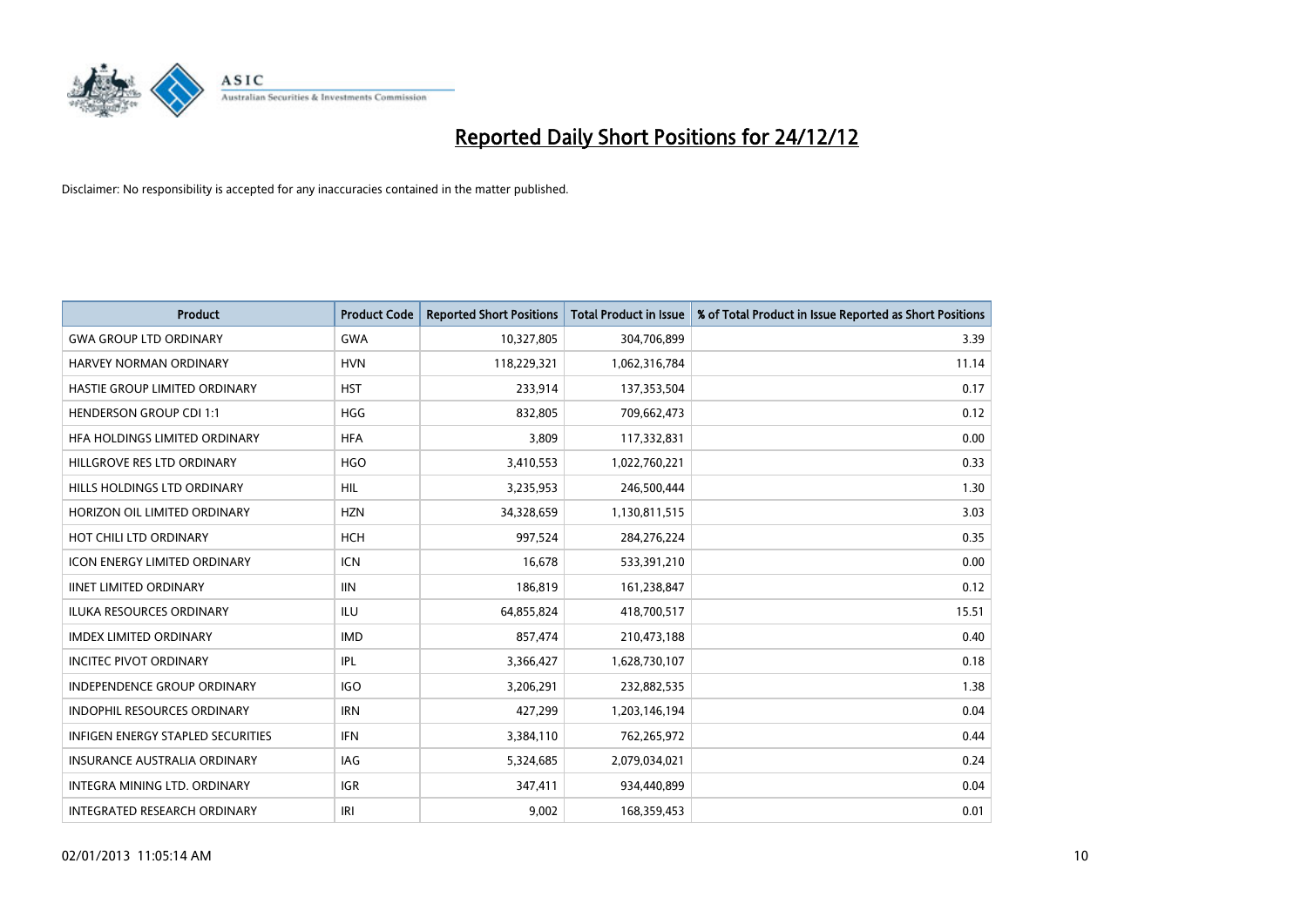

| <b>Product</b>                                  | <b>Product Code</b> | <b>Reported Short Positions</b> | <b>Total Product in Issue</b> | % of Total Product in Issue Reported as Short Positions |
|-------------------------------------------------|---------------------|---------------------------------|-------------------------------|---------------------------------------------------------|
| <b>INTREPID MINES ORDINARY</b>                  | <b>IAU</b>          | 10,627,185                      | 555,419,975                   | 1.90                                                    |
| INVESTA OFFICE FUND STAPLED SECURITIES          | <b>IOF</b>          | 3,367,232                       | 614,047,458                   | 0.55                                                    |
| <b>INVOCARE LIMITED ORDINARY</b>                | <b>IVC</b>          | 3,304,448                       | 110,030,298                   | 3.00                                                    |
| ION LIMITED ORDINARY                            | <b>ION</b>          | 164,453                         | 256,365,105                   | 0.06                                                    |
| <b>IOOF HOLDINGS LTD ORDINARY</b>               | IFL.                | 1,431,705                       | 229,794,395                   | 0.61                                                    |
| <b>IRESS LIMITED ORDINARY</b>                   | <b>IRE</b>          | 2,139,632                       | 128,620,231                   | 1.69                                                    |
| <b>IRON ORE HOLDINGS ORDINARY</b>               | <b>IOH</b>          | 39,352                          | 161,174,005                   | 0.02                                                    |
| ISHARES GLB HEALTH CDI 1:1                      | X                   | 4,209                           | 13,050,000                    | 0.03                                                    |
| <b>ISHARES MSCI EAFE CDI 1:1</b>                | <b>IVE</b>          | 6,733                           | 590,400,000                   | 0.00                                                    |
| ISHARES S&P ASIA 50 CDI 1:1                     | <b>IAA</b>          | 3,555                           | 1,700,000                     | 0.21                                                    |
| ISHARES S&P EU 350 CDI 1:1                      | IEU                 | 15,794                          | 50,800,000                    | 0.03                                                    |
| <b>IVANHOE AUSTRALIA ORDINARY</b>               | <b>IVA</b>          | 1,972,281                       | 714,483,151                   | 0.27                                                    |
| <b>JAMES HARDIE INDUST CHESS DEPOSITARY INT</b> | <b>IHX</b>          | 9,260,110                       | 440,917,727                   | 2.09                                                    |
| <b>JB HI-FI LIMITED ORDINARY</b>                | <b>IBH</b>          | 19,812,858                      | 98,850,643                    | 20.06                                                   |
| <b>JUPITER MINES ORDINARY</b>                   | <b>IMS</b>          | 1,672                           | 2,281,835,383                 | 0.00                                                    |
| KAGARA LTD ORDINARY                             | <b>KZL</b>          | 3,034,733                       | 798,953,117                   | 0.36                                                    |
| KANGAROO RES LTD ORDINARY                       | <b>KRL</b>          | 191,687                         | 3,434,430,012                 | 0.01                                                    |
| KAROON GAS AUSTRALIA ORDINARY                   | <b>KAR</b>          | 147,020                         | 221,420,769                   | 0.06                                                    |
| KATHMANDU HOLD LTD ORDINARY                     | <b>KMD</b>          | 656,615                         | 200,215,894                   | 0.33                                                    |
| <b>KBL MINING LIMITED ORDINARY</b>              | <b>KBL</b>          | 1,820                           | 293,535,629                   | 0.00                                                    |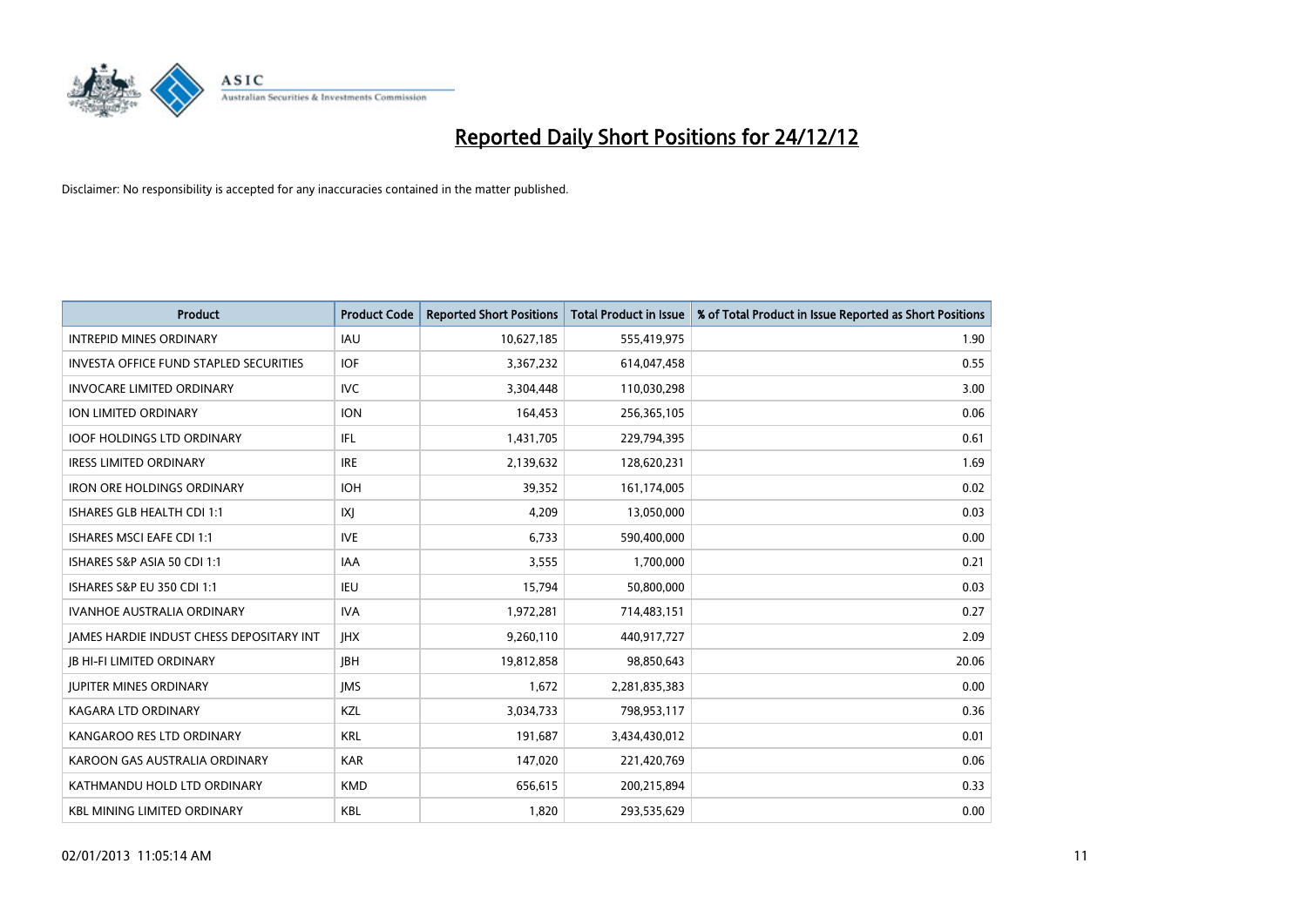

| <b>Product</b>                        | <b>Product Code</b> | <b>Reported Short Positions</b> | <b>Total Product in Issue</b> | % of Total Product in Issue Reported as Short Positions |
|---------------------------------------|---------------------|---------------------------------|-------------------------------|---------------------------------------------------------|
| <b>KENTOR GOLD LIMITED ORDINARY</b>   | KGL                 | 275                             | 140,040,563                   | 0.00                                                    |
| KINGSGATE CONSOLID. ORDINARY          | <b>KCN</b>          | 6,379,740                       | 151,828,173                   | 4.20                                                    |
| KINGSROSE MINING LTD ORDINARY         | <b>KRM</b>          | 34,803                          | 290,261,517                   | 0.01                                                    |
| LEIGHTON HOLDINGS ORDINARY            | LEI                 | 8,177,437                       | 337,164,188                   | 2.43                                                    |
| LEND LEASE GROUP UNIT/ORD STAPLED     | <b>LLC</b>          | 5,003,831                       | 574,351,883                   | 0.85                                                    |
| LINC ENERGY LTD ORDINARY              | <b>LNC</b>          | 22,455,364                      | 504,487,631                   | 4.44                                                    |
| LIQUEFIED NATURAL ORDINARY            | <b>LNG</b>          | 272,800                         | 267,699,015                   | 0.10                                                    |
| LYCOPODIUM LIMITED ORDINARY           | LYL                 | 602                             | 38,755,103                    | 0.00                                                    |
| <b>LYNAS CORPORATION ORDINARY</b>     | <b>LYC</b>          | 120,099,075                     | 1,960,801,292                 | 6.12                                                    |
| M2 TELECOMMUNICATION ORDINARY         | <b>MTU</b>          | 5,067,763                       | 157,976,251                   | 3.20                                                    |
| MACA LIMITED ORDINARY                 | <b>MLD</b>          | 892,335                         | 150,000,000                   | 0.60                                                    |
| <b>MACMAHON HOLDINGS ORDINARY</b>     | <b>MAH</b>          | 18,151,836                      | 1,020,539,461                 | 1.77                                                    |
| MACQ ATLAS ROADS GRP ORDINARY STAPLED | <b>MQA</b>          | 4,681,145                       | 478,531,436                   | 0.98                                                    |
| MACQUARIE GROUP LTD ORDINARY          | <b>MOG</b>          | 5,127,306                       | 339,178,329                   | 1.50                                                    |
| <b>MATRIX C &amp; E LTD ORDINARY</b>  | <b>MCE</b>          | 4,075,885                       | 94,555,428                    | 4.32                                                    |
| MAVERICK DRILLING ORDINARY            | <b>MAD</b>          | 10,637,052                      | 452,726,751                   | 2.35                                                    |
| MAYNE PHARMA LTD ORDINARY             | <b>MYX</b>          | 1,170,850                       | 545,527,413                   | 0.21                                                    |
| MCMILLAN SHAKESPEARE ORDINARY         | <b>MMS</b>          | 872,499                         | 74,523,965                    | 1.17                                                    |
| MEDUSA MINING LTD ORDINARY            | <b>MML</b>          | 2,514,997                       | 188,903,911                   | 1.34                                                    |
| MELBOURNE IT LIMITED ORDINARY         | <b>MLB</b>          | 492,222                         | 82,451,363                    | 0.60                                                    |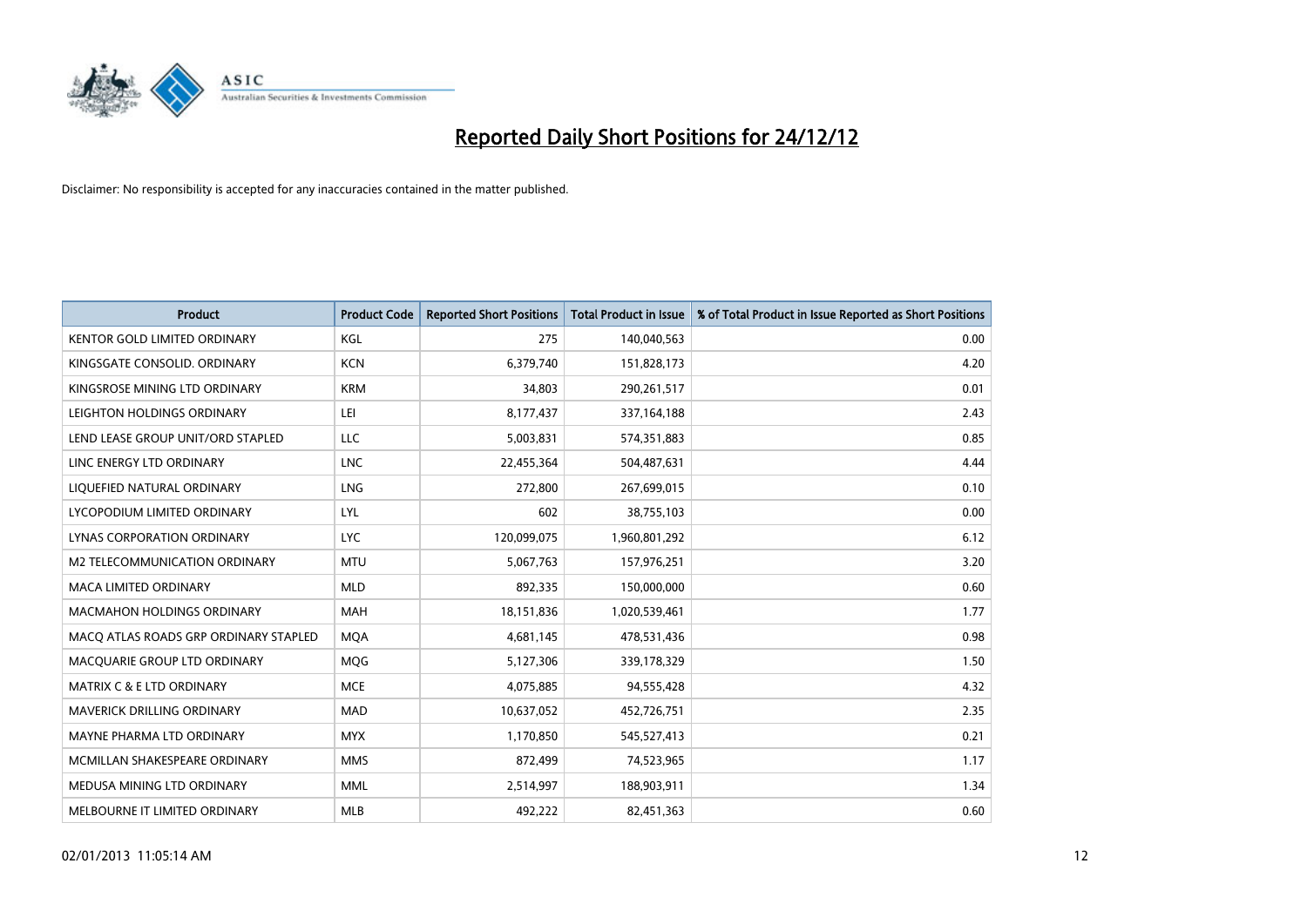

| <b>Product</b>                     | <b>Product Code</b> | <b>Reported Short Positions</b> | <b>Total Product in Issue</b> | % of Total Product in Issue Reported as Short Positions |
|------------------------------------|---------------------|---------------------------------|-------------------------------|---------------------------------------------------------|
| MEO AUSTRALIA LTD ORDINARY         | <b>MEO</b>          | 11,213                          | 627,264,587                   | 0.00                                                    |
| <b>MERMAID MARINE ORDINARY</b>     | <b>MRM</b>          | 1,186,477                       | 223,832,900                   | 0.54                                                    |
| <b>MESOBLAST LIMITED ORDINARY</b>  | <b>MSB</b>          | 16,967,430                      | 287,132,832                   | 5.90                                                    |
| METALS X LIMITED ORDINARY          | <b>MLX</b>          | 4,702,150                       | 1,651,766,110                 | 0.28                                                    |
| METCASH LIMITED ORDINARY           | <b>MTS</b>          | 91,289,450                      | 880,704,786                   | 10.35                                                   |
| METMINCO LIMITED ORDINARY          | <b>MNC</b>          | 63,869                          | 1,749,543,023                 | 0.00                                                    |
| MICLYN EXP OFFSHR ORDINARY         | <b>MIO</b>          | 150,285                         | 278,639,188                   | 0.05                                                    |
| MILTON CORPORATION ORDINARY        | <b>MLT</b>          | 12,800                          | 121,625,655                   | 0.01                                                    |
| MINCOR RESOURCES NL ORDINARY       | <b>MCR</b>          | 2,268,239                       | 188,208,274                   | 1.20                                                    |
| MINERAL DEPOSITS ORDINARY          | <b>MDL</b>          | 264,639                         | 83,538,786                    | 0.31                                                    |
| MINERAL RESOURCES. ORDINARY        | <b>MIN</b>          | 2,810,204                       | 185,333,269                   | 1.53                                                    |
| MIRABELA NICKEL LTD ORDINARY       | <b>MBN</b>          | 8,245,084                       | 876,582,736                   | 0.94                                                    |
| MIRVAC GROUP STAPLED SECURITIES    | <b>MGR</b>          | 4,416,928                       | 3,425,587,451                 | 0.11                                                    |
| MOLOPO ENERGY LTD ORDINARY         | <b>MPO</b>          | 719,503                         | 245,849,711                   | 0.29                                                    |
| <b>MONADELPHOUS GROUP ORDINARY</b> | <b>MND</b>          | 5,578,467                       | 90,663,543                    | 6.17                                                    |
| MORTGAGE CHOICE LTD ORDINARY       | <b>MOC</b>          | 2,405,880                       | 123,431,282                   | 1.96                                                    |
| MOUNT GIBSON IRON ORDINARY         | <b>MGX</b>          | 4,837,575                       | 1,090,584,232                 | 0.44                                                    |
| MULTIPLEX SITES SITES              | <b>MXUPA</b>        | 554                             | 4,500,000                     | 0.01                                                    |
| MURCHISON METALS LTD ORDINARY      | <b>MMX</b>          | 6,139,265                       | 450,427,346                   | 1.36                                                    |
| MYER HOLDINGS LTD ORDINARY         | <b>MYR</b>          | 78,838,119                      | 583,384,551                   | 13.52                                                   |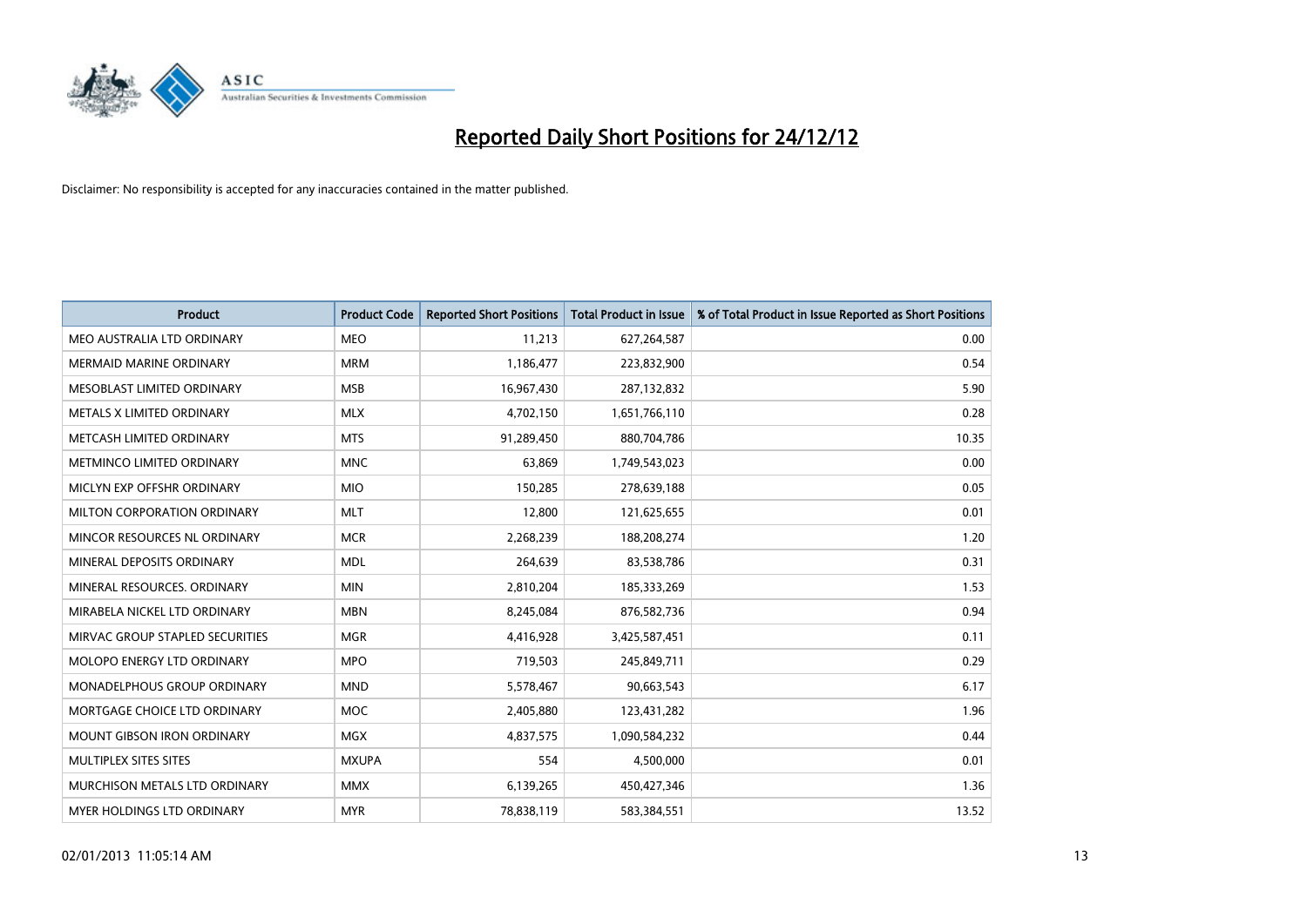

| <b>Product</b>                  | <b>Product Code</b> | <b>Reported Short Positions</b> | <b>Total Product in Issue</b> | % of Total Product in Issue Reported as Short Positions |
|---------------------------------|---------------------|---------------------------------|-------------------------------|---------------------------------------------------------|
| <b>MYSTATE LIMITED ORDINARY</b> | <b>MYS</b>          | 19,725                          | 87,117,374                    | 0.02                                                    |
| NATIONAL AUST. BANK ORDINARY    | <b>NAB</b>          | 10,133,516                      | 2,322,079,163                 | 0.39                                                    |
| NAVITAS LIMITED ORDINARY        | <b>NVT</b>          | 8,095,992                       | 375,367,918                   | 2.16                                                    |
| NEON ENERGY LIMITED ORDINARY    | <b>NEN</b>          | 3,445,913                       | 549,844,091                   | 0.63                                                    |
| NEPTUNE MARINE ORDINARY         | <b>NMS</b>          | 60                              | 1,843,891,566                 | 0.00                                                    |
| NEW HOPE CORPORATION ORDINARY   | <b>NHC</b>          | 2,462,143                       | 830,563,352                   | 0.31                                                    |
| NEWCREST MINING ORDINARY        | <b>NCM</b>          | 1,105,762                       | 765,906,839                   | 0.12                                                    |
| NEWS CORP A NON-VOTING CDI      | <b>NWSLV</b>        | 2,985,969                       | 1,537,121,408                 | 0.19                                                    |
| NEWS CORP B VOTING CDI          | <b>NWS</b>          | 1,531,077                       | 798,520,953                   | 0.20                                                    |
| NEWSAT LIMITED ORDINARY         | <b>NWT</b>          | 58,617                          | 233,052,157                   | 0.03                                                    |
| NEXTDC LIMITED ORDINARY         | <b>NXT</b>          | 3,702,150                       | 172,602,288                   | 2.12                                                    |
| NEXUS ENERGY LIMITED ORDINARY   | <b>NXS</b>          | 7,368,482                       | 1,329,821,159                 | 0.55                                                    |
| NIDO PETROLEUM ORDINARY         | <b>NDO</b>          | 105,313                         | 1,599,454,290                 | 0.01                                                    |
| NOBLE MINERAL RES ORDINARY      | <b>NMG</b>          | 3,080,771                       | 663,272,952                   | 0.47                                                    |
| NORFOLK GROUP ORDINARY          | <b>NFK</b>          | 50                              | 158,890,730                   | 0.00                                                    |
| NORTHERN IRON LTD ORDINARY      | <b>NFE</b>          | 3,332,495                       | 484,405,314                   | 0.70                                                    |
| NORTHERN STAR ORDINARY          | <b>NST</b>          | 4,261,228                       | 424,218,168                   | 0.99                                                    |
| NRW HOLDINGS LIMITED ORDINARY   | <b>NWH</b>          | 2,823,489                       | 278,888,011                   | 1.01                                                    |
| NUFARM LIMITED ORDINARY         | <b>NUF</b>          | 5,933,236                       | 262,721,422                   | 2.25                                                    |
| OAKTON LIMITED ORDINARY         | <b>OKN</b>          | 2,380                           | 91,721,874                    | 0.00                                                    |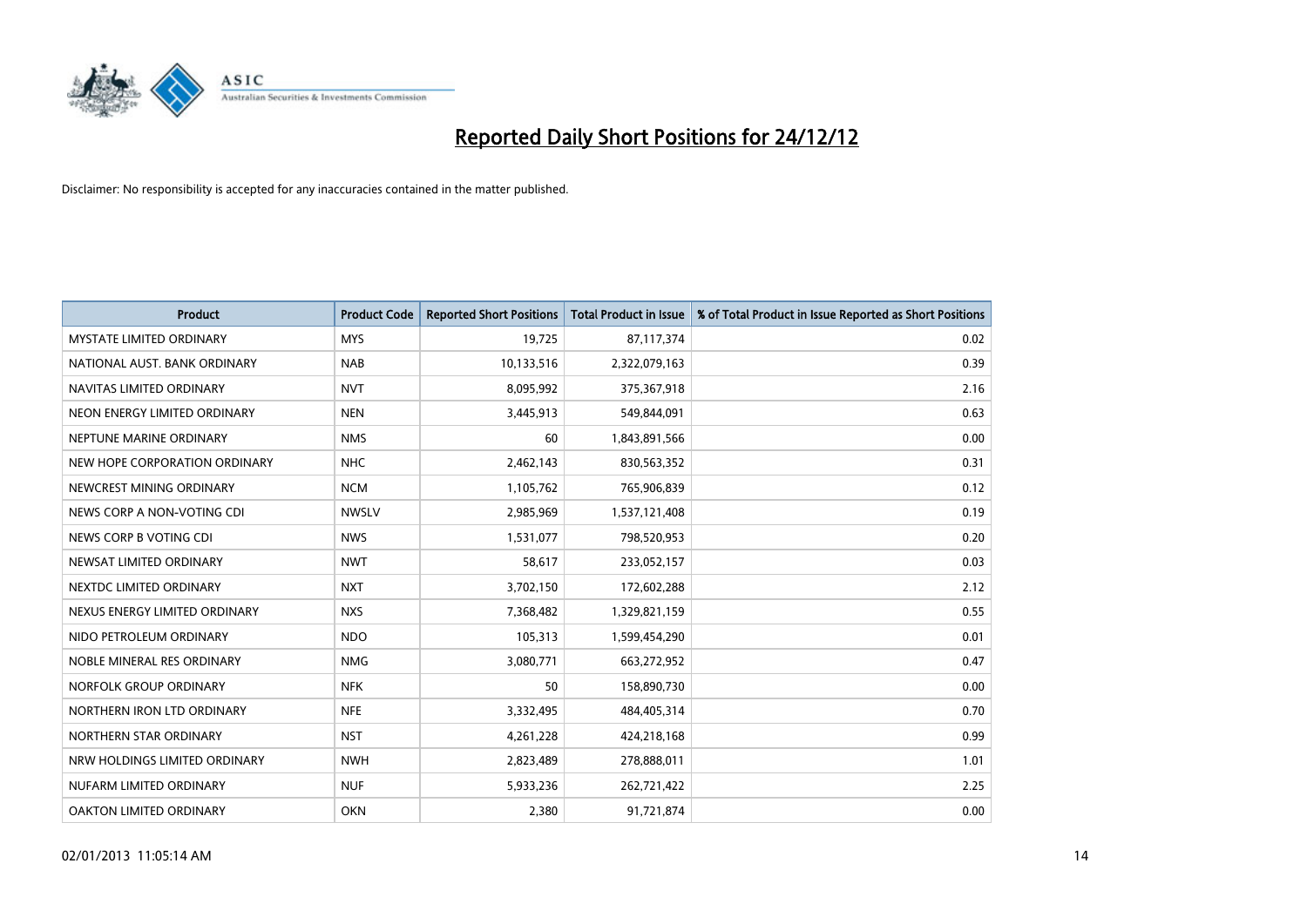

| <b>Product</b>                        | <b>Product Code</b> | <b>Reported Short Positions</b> | <b>Total Product in Issue</b> | % of Total Product in Issue Reported as Short Positions |
|---------------------------------------|---------------------|---------------------------------|-------------------------------|---------------------------------------------------------|
| OCEANAGOLD CORP. CHESS DEPOSITARY INT | <b>OGC</b>          | 1,694,491                       | 293,278,752                   | 0.57                                                    |
| OIL SEARCH LTD ORDINARY               | <b>OSH</b>          | 2,611,169                       | 1,334,756,742                 | 0.16                                                    |
| OM HOLDINGS LIMITED ORDINARY          | <b>OMH</b>          | 3,997,095                       | 673,423,337                   | 0.59                                                    |
| ORICA LIMITED ORDINARY                | ORI                 | 3,501,276                       | 366,686,516                   | 0.93                                                    |
| <b>ORIGIN ENERGY ORDINARY</b>         | <b>ORG</b>          | 15,151,019                      | 1,093,867,077                 | 1.35                                                    |
| OROCOBRE LIMITED ORDINARY             | <b>ORE</b>          | 67,523                          | 117,745,140                   | 0.05                                                    |
| OROTONGROUP LIMITED ORDINARY          | <b>ORL</b>          | 48,151                          | 40,880,902                    | 0.11                                                    |
| ORPHEUS ENERGY LTD ORDINARY           | <b>OEG</b>          | 67,200                          | 130,475,919                   | 0.05                                                    |
| OZ MINERALS ORDINARY                  | OZL                 | 4,726,810                       | 303,470,022                   | 1.55                                                    |
| <b>PACIFIC BRANDS ORDINARY</b>        | <b>PBG</b>          | 10,518,362                      | 912,915,695                   | 1.14                                                    |
| PALADIN ENERGY LTD ORDINARY           | <b>PDN</b>          | 67,351,593                      | 836,825,651                   | 8.02                                                    |
| PANAUST LIMITED ORDINARY              | <b>PNA</b>          | 4,311,736                       | 605,962,322                   | 0.71                                                    |
| PANCONTINENTAL OIL ORDINARY           | <b>PCL</b>          | 82,361                          | 1,150,994,096                 | 0.01                                                    |
| PANORAMIC RESOURCES ORDINARY          | PAN                 | 1,285,282                       | 256,058,555                   | 0.50                                                    |
| PAPERLINX LIMITED ORDINARY            | <b>PPX</b>          | 68,231                          | 609,280,761                   | 0.01                                                    |
| PAPILLON RES LTD ORDINARY             | PIR                 | 2,686,152                       | 268,269,982                   | 1.00                                                    |
| PATTIES FOODS LTD ORDINARY            | PFL                 | 100,000                         | 139,065,639                   | 0.07                                                    |
| PEET LIMITED ORDINARY                 | <b>PPC</b>          | 4,061,572                       | 321,013,141                   | 1.27                                                    |
| PERILYA LIMITED ORDINARY              | PEM                 | 514                             | 769,316,426                   | 0.00                                                    |
| PERPETUAL LIMITED ORDINARY            | <b>PPT</b>          | 2,080,602                       | 41,980,678                    | 4.95                                                    |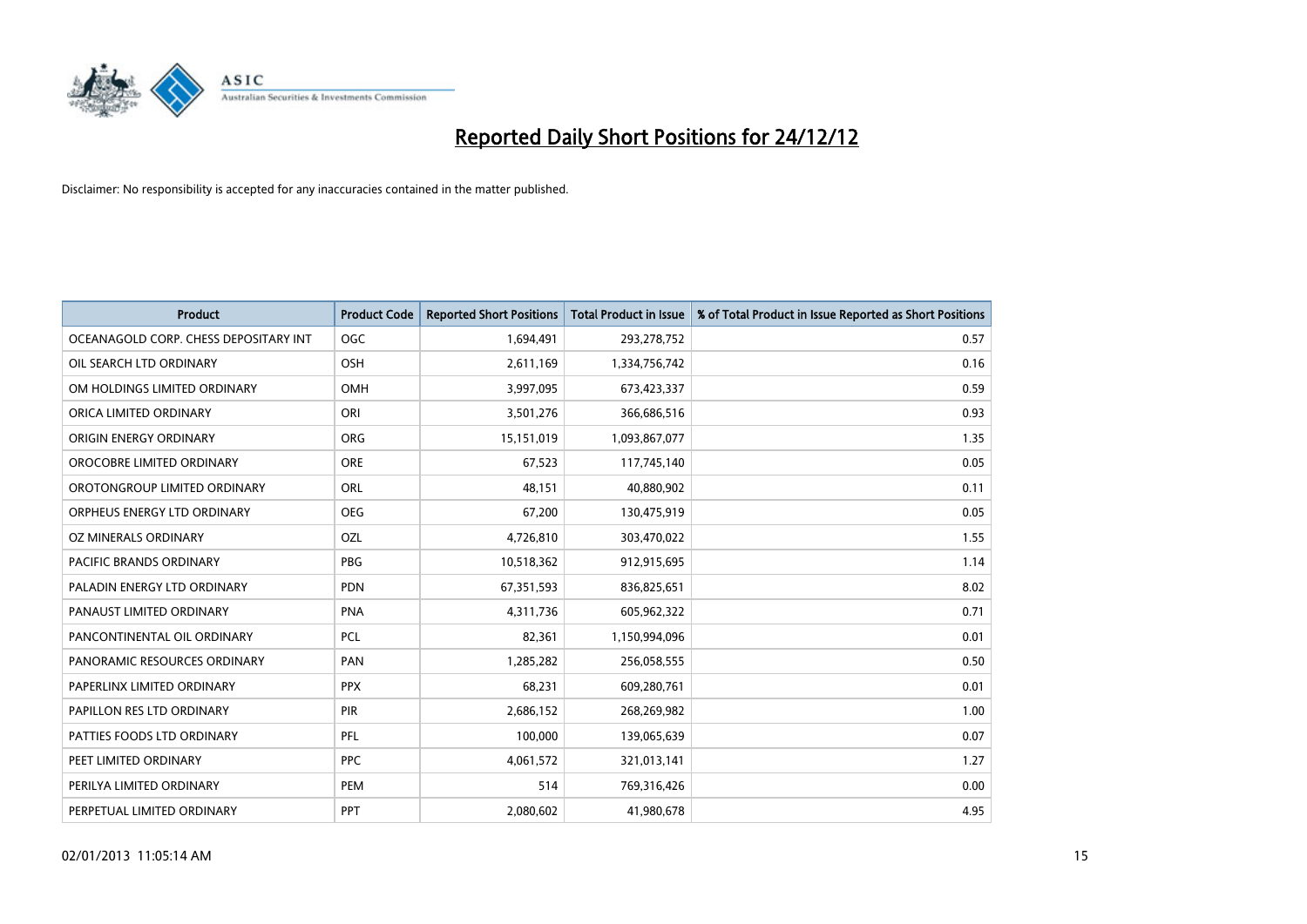

| <b>Product</b>                      | <b>Product Code</b> | <b>Reported Short Positions</b> | <b>Total Product in Issue</b> | % of Total Product in Issue Reported as Short Positions |
|-------------------------------------|---------------------|---------------------------------|-------------------------------|---------------------------------------------------------|
| PERSEUS MINING LTD ORDINARY         | PRU                 | 11,166,838                      | 457,962,088                   | 2.44                                                    |
| PHARMAXIS LTD ORDINARY              | <b>PXS</b>          | 6,788,220                       | 308,543,389                   | 2.20                                                    |
| PLATINUM ASSET ORDINARY             | <b>PTM</b>          | 8,342,773                       | 561,347,878                   | 1.47                                                    |
| PLATINUM AUSTRALIA ORDINARY         | <b>PLA</b>          | 836,127                         | 504,968,043                   | 0.16                                                    |
| PMP LIMITED ORDINARY                | <b>PMP</b>          | 206,144                         | 323,781,124                   | 0.06                                                    |
| PRANA BIOTECHNOLOGY ORDINARY        | PBT                 | 73,000                          | 340,689,928                   | 0.02                                                    |
| PREMIER INVESTMENTS ORDINARY        | <b>PMV</b>          | 1,098,702                       | 155,260,478                   | 0.70                                                    |
| PRIMA BIOMED LTD ORDINARY           | PRR                 | 6,288,810                       | 1,066,063,388                 | 0.59                                                    |
| PRIMARY HEALTH CARE ORDINARY        | <b>PRY</b>          | 27,485,222                      | 502,983,554                   | 5.46                                                    |
| PRIME MEDIA GRP LTD ORDINARY        | <b>PRT</b>          | 68,701                          | 366,330,303                   | 0.02                                                    |
| PRIMEAG AUSTRALIA ORDINARY          | PAG                 | 2,433                           | 266,394,444                   | 0.00                                                    |
| PROGRAMMED ORDINARY                 | <b>PRG</b>          | 220,514                         | 118,177,001                   | 0.19                                                    |
| PSIVIDA CORP CDI 1:1                | <b>PVA</b>          | 50,000                          | 8,941,306                     | 0.56                                                    |
| PURA VIDA ENERGY NL ORDINARY        | <b>PVD</b>          | 157,040                         | 59,769,584                    | 0.26                                                    |
| <b>QANTAS AIRWAYS ORDINARY</b>      | QAN                 | 14,040,935                      | 2,265,123,620                 | 0.62                                                    |
| <b>OBE INSURANCE GROUP ORDINARY</b> | <b>OBE</b>          | 59,354,311                      | 1,196,747,582                 | 4.92                                                    |
| ORXPHARMA LTD ORDINARY              | <b>QRX</b>          | 130,762                         | 144,617,206                   | 0.09                                                    |
| <b>QUBE HOLDINGS LTD ORDINARY</b>   | QUB                 | 6,350,909                       | 926,489,845                   | 0.68                                                    |
| RAMELIUS RESOURCES ORDINARY         | <b>RMS</b>          | 4,830,947                       | 337,296,949                   | 1.44                                                    |
| RAMSAY HEALTH CARE ORDINARY         | <b>RHC</b>          | 2,478,736                       | 202,081,252                   | 1.22                                                    |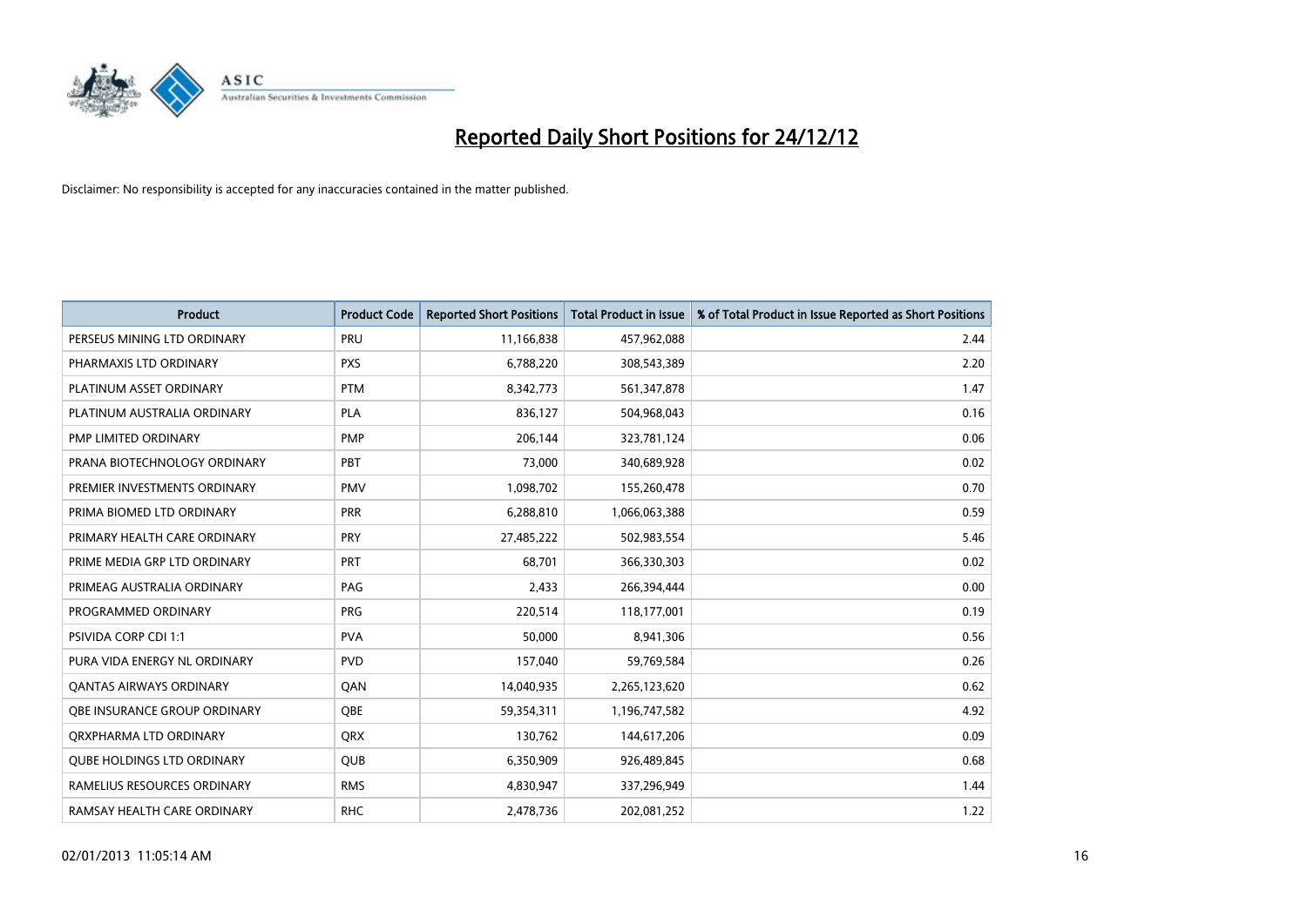

| <b>Product</b>                      | <b>Product Code</b> | <b>Reported Short Positions</b> | <b>Total Product in Issue</b> | % of Total Product in Issue Reported as Short Positions |
|-------------------------------------|---------------------|---------------------------------|-------------------------------|---------------------------------------------------------|
| <b>RCR TOMLINSON ORDINARY</b>       | <b>RCR</b>          | 169,639                         | 132,431,265                   | 0.13                                                    |
| <b>REA GROUP ORDINARY</b>           | <b>REA</b>          | 95,403                          | 131,714,699                   | 0.07                                                    |
| <b>RECKON LIMITED ORDINARY</b>      | <b>RKN</b>          | 451,000                         | 129,488,015                   | 0.35                                                    |
| RED 5 LIMITED ORDINARY              | <b>RED</b>          | 1,887,562                       | 135,488,008                   | 1.40                                                    |
| <b>RED FORK ENERGY ORDINARY</b>     | <b>RFE</b>          | 3,220,407                       | 384,951,719                   | 0.82                                                    |
| REDBANK ENERGY LTD ORDINARY         | AEI                 | 13                              | 786,287                       | 0.00                                                    |
| REDFLEX HOLDINGS ORDINARY           | <b>RDF</b>          | 2,820                           | 110,762,310                   | 0.00                                                    |
| REECE AUSTRALIA LTD. ORDINARY       | <b>REH</b>          | 10,494                          | 99,600,000                    | 0.01                                                    |
| <b>REGIS RESOURCES ORDINARY</b>     | <b>RRL</b>          | 2,640,054                       | 473,972,396                   | 0.53                                                    |
| RESMED INC CDI 10:1                 | <b>RMD</b>          | 2,875,137                       | 1,556,242,300                 | 0.17                                                    |
| RESOLUTE MINING ORDINARY            | <b>RSG</b>          | 2,162,157                       | 643,094,224                   | 0.32                                                    |
| <b>RESOURCE GENERATION ORDINARY</b> | <b>RES</b>          | 173                             | 263,345,652                   | 0.00                                                    |
| RETAIL FOOD GROUP ORDINARY          | <b>RFG</b>          | 153,885                         | 127,696,060                   | 0.12                                                    |
| REVERSE CORP LIMITED ORDINARY       | <b>REF</b>          | 100                             | 92,382,175                    | 0.00                                                    |
| REX MINERALS LIMITED ORDINARY       | <b>RXM</b>          | 2,041,597                       | 188,907,284                   | 1.07                                                    |
| RHG LIMITED ORDINARY                | <b>RHG</b>          | 298,720                         | 308,483,177                   | 0.10                                                    |
| RIALTO ENERGY ORDINARY              | <b>RIA</b>          | 41                              | 672,259,992                   | 0.00                                                    |
| RIO TINTO LIMITED ORDINARY          | <b>RIO</b>          | 8,830,026                       | 435,758,720                   | 1.99                                                    |
| ROC OIL COMPANY ORDINARY            | <b>ROC</b>          | 1,268,298                       | 683,235,552                   | 0.18                                                    |
| RURALCO HOLDINGS ORDINARY           | <b>RHL</b>          | 12,000                          | 55,019,284                    | 0.02                                                    |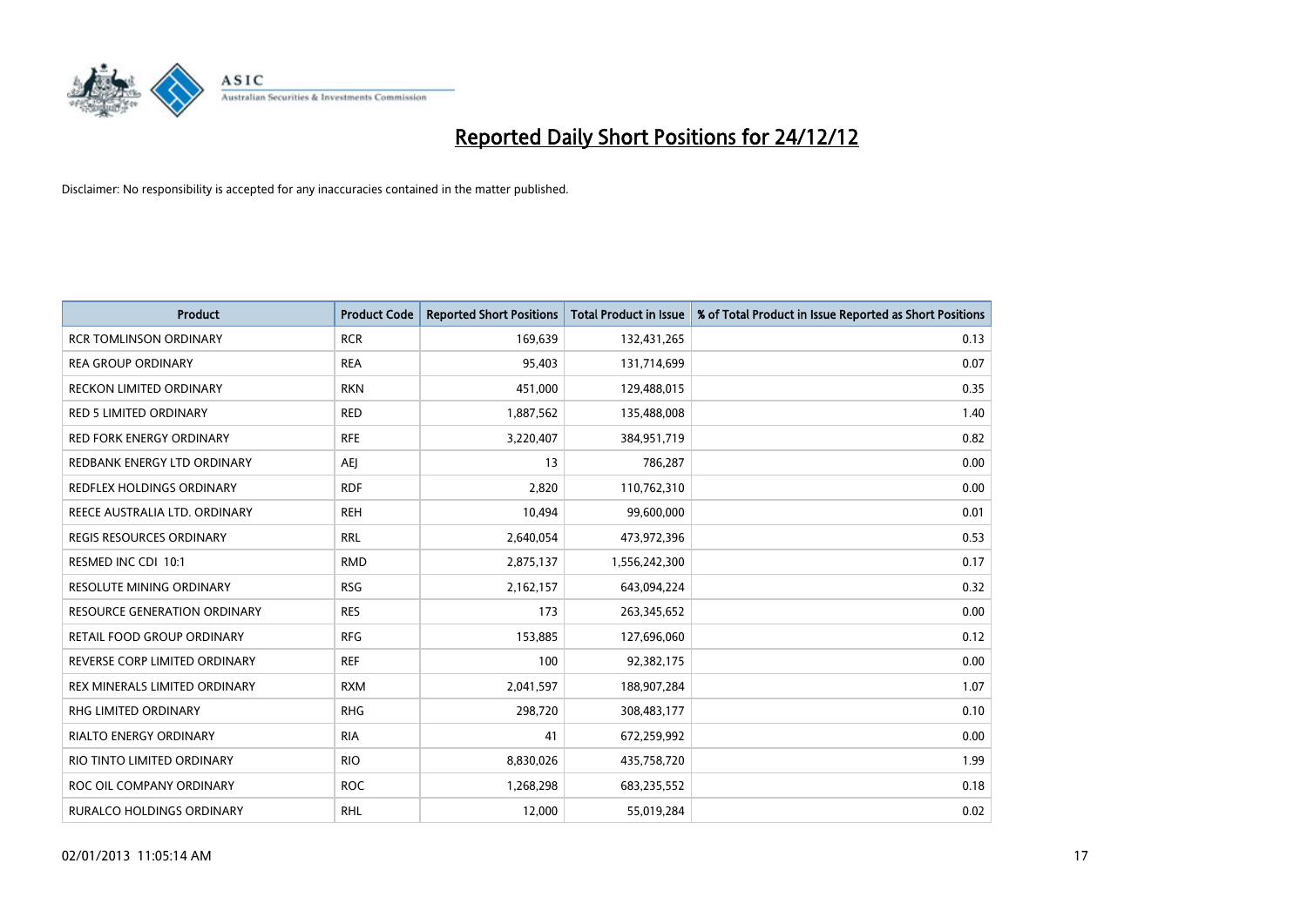

| <b>Product</b>                           | <b>Product Code</b> | <b>Reported Short Positions</b> | <b>Total Product in Issue</b> | % of Total Product in Issue Reported as Short Positions |
|------------------------------------------|---------------------|---------------------------------|-------------------------------|---------------------------------------------------------|
| SAI GLOBAL LIMITED ORDINARY              | SAI                 | 5,611,016                       | 206,817,132                   | 2.71                                                    |
| SALMAT LIMITED ORDINARY                  | <b>SLM</b>          | 489,268                         | 159,812,799                   | 0.31                                                    |
| SAMSON OIL & GAS LTD ORDINARY            | SSN                 | 5,832,064                       | 1,865,384,154                 | 0.31                                                    |
| SANDFIRE RESOURCES ORDINARY              | <b>SFR</b>          | 1,839,313                       | 152,724,301                   | 1.22                                                    |
| <b>SANTOS LTD ORDINARY</b>               | <b>STO</b>          | 3,559,476                       | 958,870,979                   | 0.36                                                    |
| SARACEN MINERAL ORDINARY                 | SAR                 | 6,701,130                       | 595,035,606                   | 1.12                                                    |
| SCA PROPERTY GROUP STAPLED SECURITIES    | <b>SCP</b>          | 8,806,290                       | 585,455,114                   | 1.50                                                    |
| SEDGMAN LIMITED ORDINARY                 | <b>SDM</b>          | 568,273                         | 217,623,797                   | 0.26                                                    |
| SEEK LIMITED ORDINARY                    | <b>SEK</b>          | 12,187,797                      | 337,101,307                   | 3.60                                                    |
| SENEX ENERGY LIMITED ORDINARY            | <b>SXY</b>          | 2,391,275                       | 1,140,194,837                 | 0.20                                                    |
| SERVCORP LIMITED ORDINARY                | SRV                 | 94                              | 98,432,275                    | 0.00                                                    |
| SERVICE STREAM ORDINARY                  | <b>SSM</b>          | 5,018                           | 283,418,867                   | 0.00                                                    |
| SEVEN GROUP HOLDINGS ORDINARY            | <b>SVW</b>          | 3,250,183                       | 307,410,281                   | 1.06                                                    |
| SEVEN WEST MEDIA LTD ORDINARY            | <b>SWM</b>          | 19,783,905                      | 999,160,872                   | 1.97                                                    |
| SIGMA PHARMACEUTICAL ORDINARY            | <b>SIP</b>          | 7,440,345                       | 1,173,298,140                 | 0.64                                                    |
| SILEX SYSTEMS ORDINARY                   | <b>SLX</b>          | 995,010                         | 170,232,464                   | 0.59                                                    |
| SILVER LAKE RESOURCE ORDINARY            | <b>SLR</b>          | 19,938,879                      | 225,493,476                   | 8.85                                                    |
| SIMS METAL MGMT LTD ORDINARY             | SGM                 | 7,355,714                       | 204,296,106                   | 3.60                                                    |
| SINGAPORE TELECOMM. CHESS DEPOSITARY INT | <b>SGT</b>          | 3,021,589                       | 138,645,546                   | 2.18                                                    |
| SIRIUS RESOURCES NL ORDINARY             | <b>SIR</b>          | 53,000                          | 217,177,086                   | 0.03                                                    |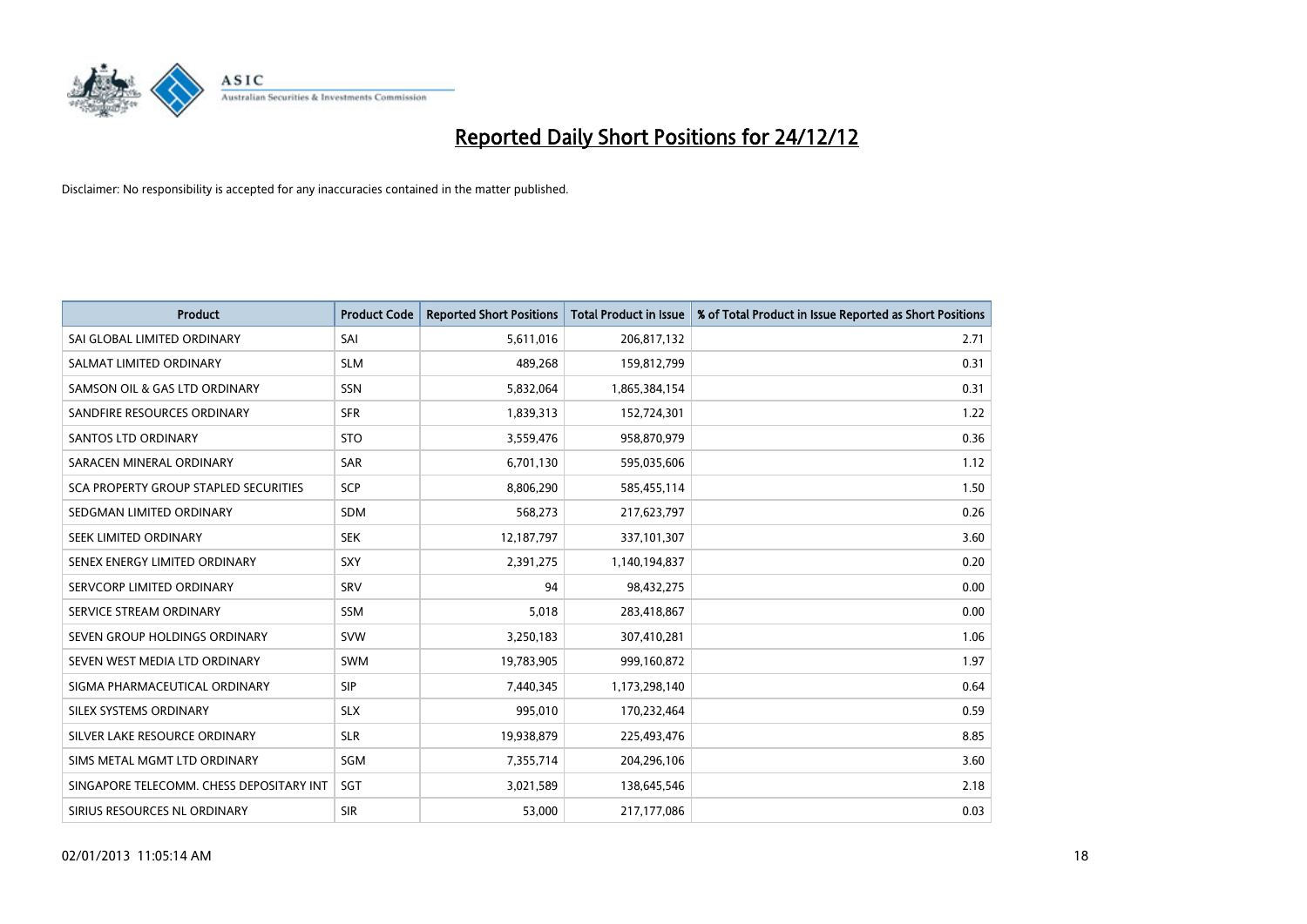

| <b>Product</b>                           | <b>Product Code</b> | <b>Reported Short Positions</b> | <b>Total Product in Issue</b> | % of Total Product in Issue Reported as Short Positions |
|------------------------------------------|---------------------|---------------------------------|-------------------------------|---------------------------------------------------------|
| SIRTEX MEDICAL ORDINARY                  | <b>SRX</b>          | 346,896                         | 55,768,136                    | 0.62                                                    |
| SKILLED GROUP LTD ORDINARY               | <b>SKE</b>          | 6,080,787                       | 233,487,276                   | 2.61                                                    |
| SKYCITY ENT GRP LTD ORDINARY             | <b>SKC</b>          | 88.413                          | 576,958,340                   | 0.02                                                    |
| SKYWEST AIRLINES LTD CDI 1:1             | <b>SXR</b>          | 141,175                         | 213,040,000                   | 0.07                                                    |
| <b>SLATER &amp; GORDON ORDINARY</b>      | <b>SGH</b>          | 29,758                          | 170,537,215                   | 0.02                                                    |
| SMS MANAGEMENT, ORDINARY                 | <b>SMX</b>          | 1,000,282                       | 69,378,477                    | 1.45                                                    |
| SONIC HEALTHCARE ORDINARY                | <b>SHL</b>          | 5,005,817                       | 395,653,681                   | 1.26                                                    |
| SOUL PATTINSON (W.H) ORDINARY            | SOL                 | 10,732                          | 239,395,320                   | 0.00                                                    |
| SOUTH BOULDER MINES ORDINARY             | <b>STB</b>          | 116,195                         | 127,952,826                   | 0.09                                                    |
| SP AUSNET STAPLED SECURITIES             | <b>SPN</b>          | 6,962,164                       | 3,339,620,165                 | 0.20                                                    |
| SPARK INFRASTRUCTURE STAPLED NOTE & UNIT | SKI                 | 26,589,299                      | 1,326,734,264                 | 2.00                                                    |
| SPDR 200 FUND ETF UNITS                  | <b>STW</b>          | 16,549                          | 48,359,567                    | 0.03                                                    |
| SPDRMSCIAUSELECTHDY ETF UNITS            | SYI                 | 1,000                           | 2,407,545                     | 0.04                                                    |
| SPECIALTY FASHION ORDINARY               | <b>SFH</b>          | 1,567,304                       | 192,236,121                   | 0.82                                                    |
| ST BARBARA LIMITED ORDINARY              | SBM                 | 1,786,312                       | 488,074,077                   | 0.38                                                    |
| STANMORE COAL LTD ORDINARY               | <b>SMR</b>          | 32,870                          | 207,827,090                   | 0.02                                                    |
| STARPHARMA HOLDINGS ORDINARY             | SPL                 | 6,219,611                       | 283,640,060                   | 2.21                                                    |
| STHN CROSS MEDIA ORDINARY                | <b>SXL</b>          | 17,095,964                      | 704,858,524                   | 2.41                                                    |
| STOCKLAND UNITS/ORD STAPLED              | SGP                 | 16,859,123                      | 2,202,657,963                 | 0.74                                                    |
| STRAITS RES LTD. ORDINARY                | <b>SRO</b>          | 630,162                         | 1,164,150,159                 | 0.05                                                    |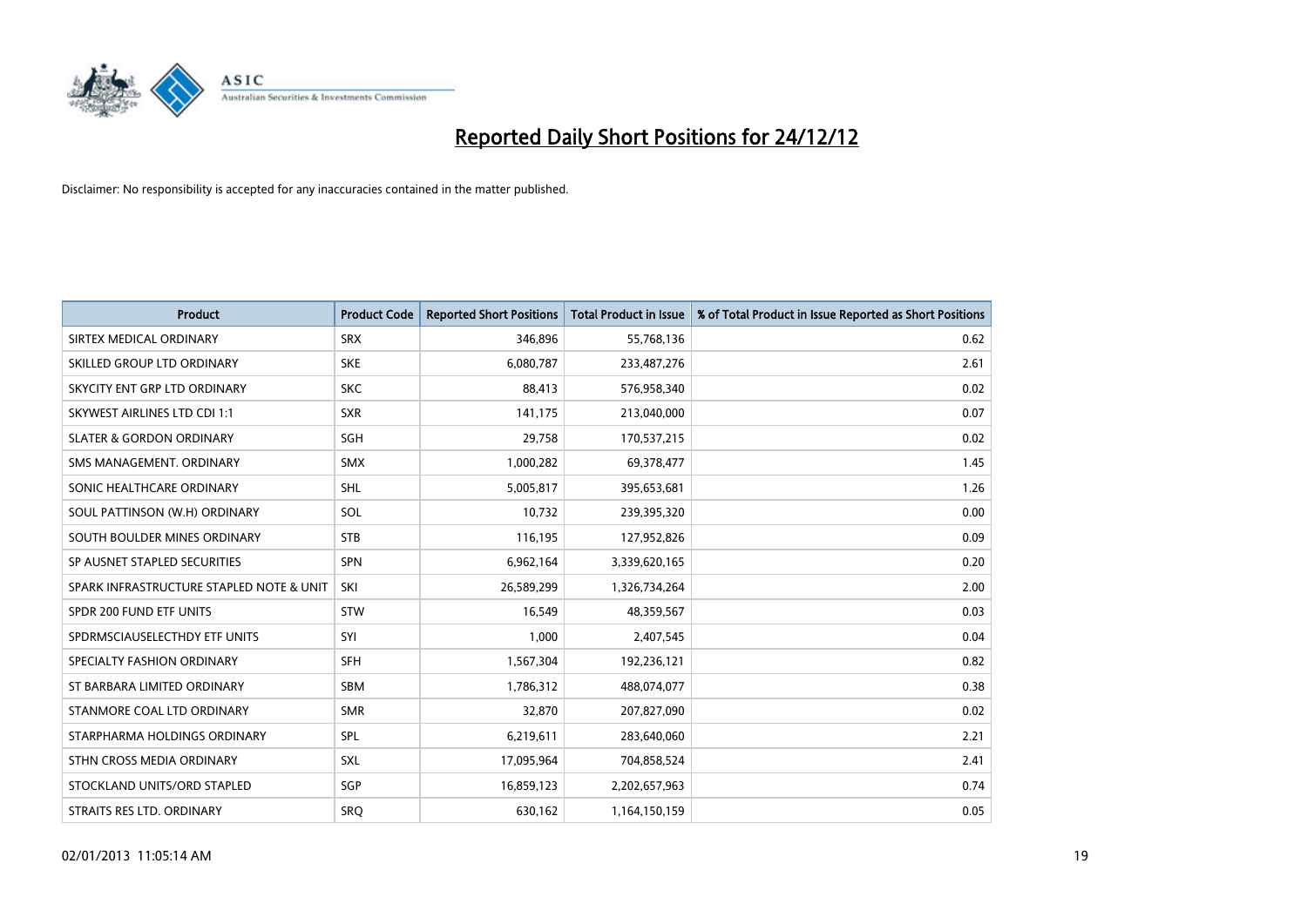

| <b>Product</b>                       | <b>Product Code</b> | <b>Reported Short Positions</b> | <b>Total Product in Issue</b> | % of Total Product in Issue Reported as Short Positions |
|--------------------------------------|---------------------|---------------------------------|-------------------------------|---------------------------------------------------------|
| <b>STW COMMUNICATIONS ORDINARY</b>   | SGN                 | 84,171                          | 403,828,512                   | 0.02                                                    |
| SUNCORP GROUP LTD ORDINARY           | <b>SUN</b>          | 7,541,067                       | 1,286,600,980                 | 0.57                                                    |
| SUNDANCE ENERGY ORDINARY             | <b>SEA</b>          | 2,261,029                       | 277,598,474                   | 0.82                                                    |
| SUNDANCE RESOURCES ORDINARY          | <b>SDL</b>          | 12,443,557                      | 3,066,227,034                 | 0.41                                                    |
| SUNLAND GROUP LTD ORDINARY           | <b>SDG</b>          | 118,391                         | 189,417,674                   | 0.06                                                    |
| SUPER RET REP LTD ORDINARY           | <b>SUL</b>          | 782,964                         | 196,382,811                   | 0.39                                                    |
| SYD AIRPORT STAPLED US PROHIBIT.     | <b>SYD</b>          | 10,487,684                      | 1,861,210,782                 | 0.56                                                    |
| SYRAH RESOURCES ORDINARY             | <b>SYR</b>          | 16,587                          | 133,869,590                   | 0.01                                                    |
| TABCORP HOLDINGS LTD ORDINARY        | <b>TAH</b>          | 14,094,798                      | 734,015,737                   | 1.92                                                    |
| <b>TANAMI GOLD NL ORDINARY</b>       | <b>TAM</b>          | 374,249                         | 261,132,677                   | 0.16                                                    |
| TAP OIL LIMITED ORDINARY             | <b>TAP</b>          | 456,192                         | 241,295,311                   | 0.18                                                    |
| <b>TASSAL GROUP LIMITED ORDINARY</b> | <b>TGR</b>          | 76,516                          | 146,304,404                   | 0.05                                                    |
| TATTS GROUP LTD ORDINARY             | <b>TTS</b>          | 6,452,124                       | 1,385,200,190                 | 0.46                                                    |
| <b>TECHNOLOGY ONE ORDINARY</b>       | <b>TNE</b>          | 50,372                          | 306,620,955                   | 0.02                                                    |
| <b>TELECOM CORPORATION ORDINARY</b>  | <b>TEL</b>          | 10,238,823                      | 1,824,673,847                 | 0.57                                                    |
| TELSTRA CORPORATION. ORDINARY        | <b>TLS</b>          | 12,905,306                      | 12,443,074,357                | 0.11                                                    |
| TEN NETWORK HOLDINGS ORDINARY        | <b>TEN</b>          | 126,483,016                     | 2,312,328,771                 | 5.44                                                    |
| TERANGA GOLD CORP CDI 1:1            | <b>TGZ</b>          | 202,305                         | 163,248,235                   | 0.12                                                    |
| TEXON PETROLEUM LTD ORDINARY         | <b>TXN</b>          | 70,615                          | 245,339,848                   | 0.03                                                    |
| THE REJECT SHOP ORDINARY             | <b>TRS</b>          | 1,518,266                       | 26,092,220                    | 5.81                                                    |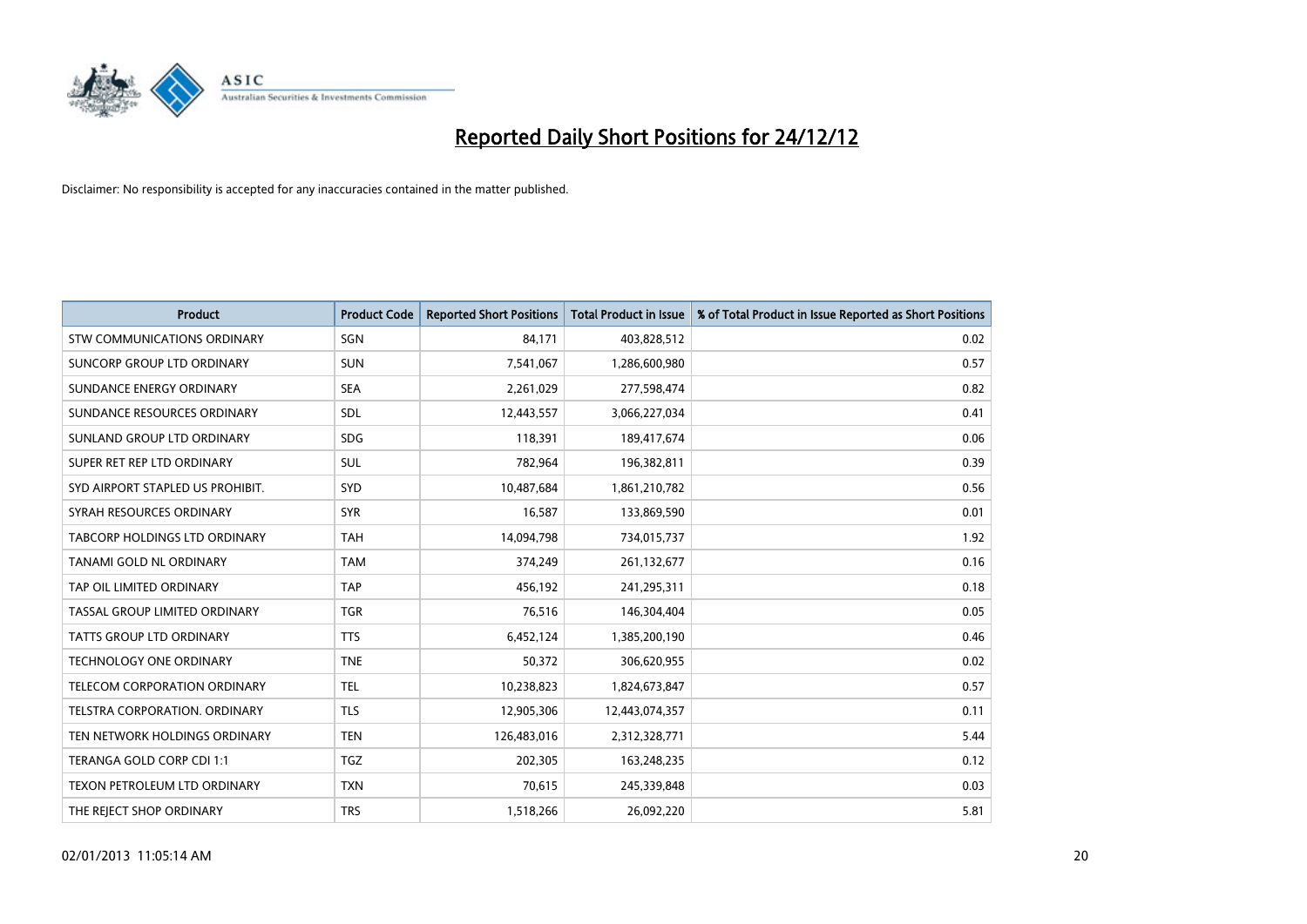

| <b>Product</b>                       | <b>Product Code</b> | <b>Reported Short Positions</b> | <b>Total Product in Issue</b> | % of Total Product in Issue Reported as Short Positions |
|--------------------------------------|---------------------|---------------------------------|-------------------------------|---------------------------------------------------------|
| THORN GROUP LIMITED ORDINARY         | <b>TGA</b>          | 631,663                         | 146,374,703                   | 0.43                                                    |
| TIGER RESOURCES ORDINARY             | <b>TGS</b>          | 2,365,504                       | 673,470,269                   | 0.35                                                    |
| TOLL HOLDINGS LTD ORDINARY           | <b>TOL</b>          | 27,262,980                      | 717,133,875                   | 3.79                                                    |
| TOX FREE SOLUTIONS ORDINARY          | <b>TOX</b>          | 845,633                         | 115,989,858                   | 0.73                                                    |
| TPG TELECOM LIMITED ORDINARY         | <b>TPM</b>          | 3,016,613                       | 793,808,141                   | 0.38                                                    |
| <b>TRADE ME GROUP ORDINARY</b>       | <b>TME</b>          | 1,003,548                       | 396,017,568                   | 0.25                                                    |
| TRANSFIELD SERVICES ORDINARY         | <b>TSE</b>          | 5,233,028                       | 512,457,716                   | 1.02                                                    |
| TRANSPACIFIC INDUST, ORDINARY        | <b>TPI</b>          | 6,292,112                       | 1,578,563,490                 | 0.38                                                    |
| TRANSURBAN GROUP TRIPLE STAPLED SEC. | <b>TCL</b>          | 6,806,197                       | 1,462,379,803                 | 0.43                                                    |
| TREASURY WINE ESTATE ORDINARY        | <b>TWE</b>          | 16,492,218                      | 647,227,144                   | 2.51                                                    |
| TROY RESOURCES LTD ORDINARY          | <b>TRY</b>          | 35,182                          | 91,318,649                    | 0.04                                                    |
| UGL LIMITED ORDINARY                 | UGL                 | 6,420,055                       | 166,315,038                   | 3.86                                                    |
| UXC LIMITED ORDINARY                 | <b>UXC</b>          | 1,549,169                       | 308,056,885                   | 0.49                                                    |
| <b>VENTURE MINERALS ORDINARY</b>     | <b>VMS</b>          | 227,760                         | 287,320,170                   | 0.08                                                    |
| <b>VIRGIN AUS HLDG LTD ORDINARY</b>  | <b>VAH</b>          | 32,558,083                      | 2,455,775,111                 | 1.31                                                    |
| <b>VOCUS COMMS LTD ORDINARY</b>      | <b>VOC</b>          | 73,737                          | 77,111,341                    | 0.10                                                    |
| <b>WATPAC LIMITED ORDINARY</b>       | <b>WTP</b>          | 8,701                           | 184,332,526                   | 0.00                                                    |
| <b>WDS LIMITED ORDINARY</b>          | <b>WDS</b>          | 7                               | 144,740,614                   | 0.00                                                    |
| <b>WEBJET LIMITED ORDINARY</b>       | <b>WEB</b>          | 79,545                          | 78,010,374                    | 0.10                                                    |
| WESFARMERS LIMITED ORDINARY          | <b>WES</b>          | 26,088,214                      | 1,006,645,953                 | 2.59                                                    |